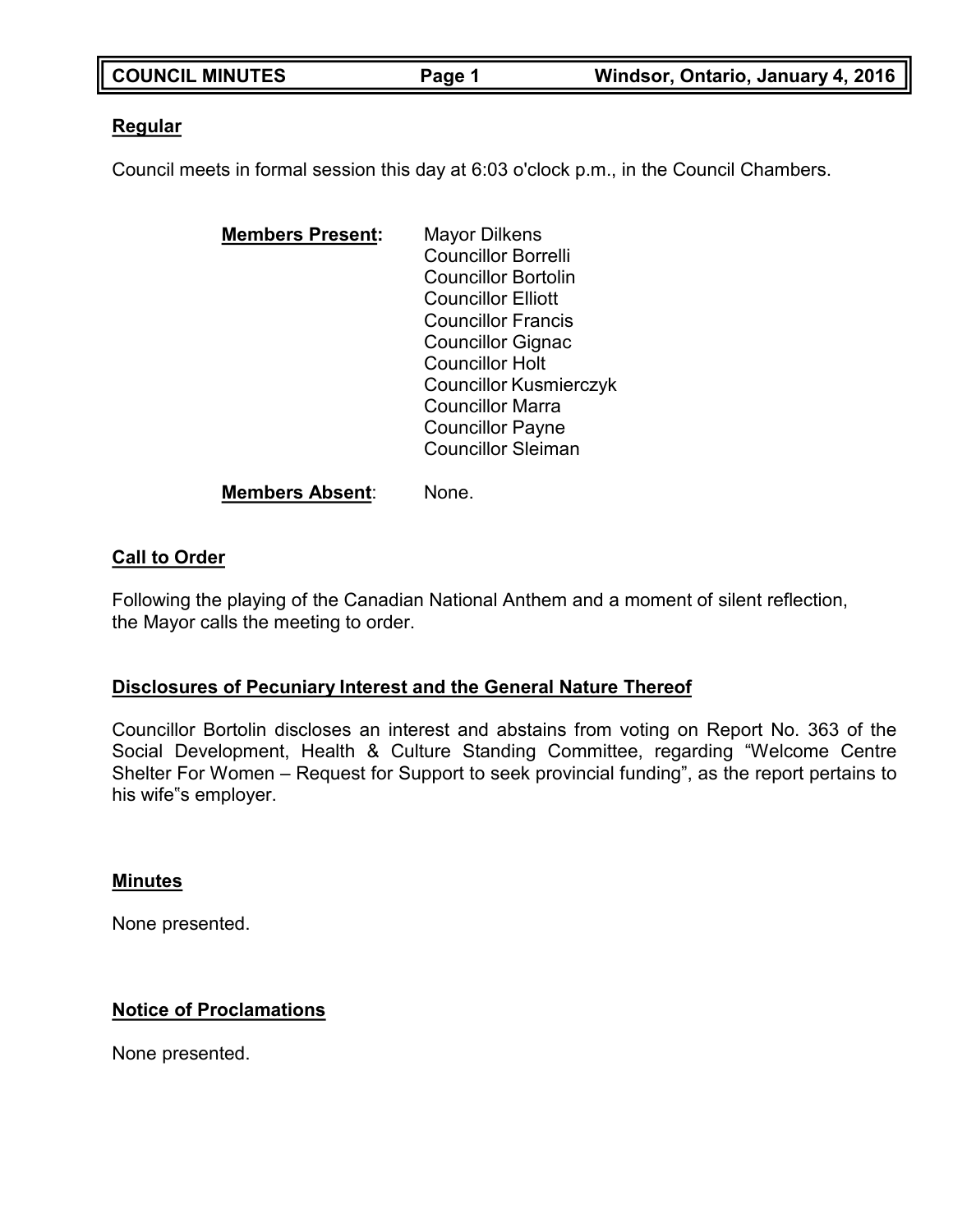### **Committee of the Whole**

Moved by: Councillor Elliott Seconded by: Councillor Francis,

That Council do now rise and move into Committee of the Whole with the Mayor presiding for the purpose of dealing with:

- (a) communication items;
- (b) consent agenda;
- (c) hearing requests for deferrals or referrals of any items of business;
- (d) hearing presentations and delegations;
- (e) consideration of business items;
- (f) consideration of Committee reports:
- (i) **Report of Special In-Camera Meeting or other Committee as may be held prior to Council** (if scheduled); and

(g) consideration of by-laws 1-2016 through 5-2016 (inclusive). Carried.

# **Communications**

Moved by: Councillor Gignac Seconded by: Councillor Holt

# Decision Number: **CR1/2016**

That the following Communication Items 1 to 4, 6 to 13 and 16 to 23 inclusive, as set forth in the Council Agenda **BE REFERRED** as noted except Communication No. 5, 14 and 15 which are dealt with as follows:

# **Communication No. 5:**

Moved by: Councillor Marra Seconded by: Councillor Sleiman

Decision Number: **CR2/2016**

That Administration **BE DIRECTED** to prepare the necessary By-law to delegate authority to the Windsor Utilities Board of Commissioners to set its own remuneration fees subject to a Windsor Canada Utilities Limited veto.

Carried.

Councillor Francis voting nay.

Clerk"s File: MU2016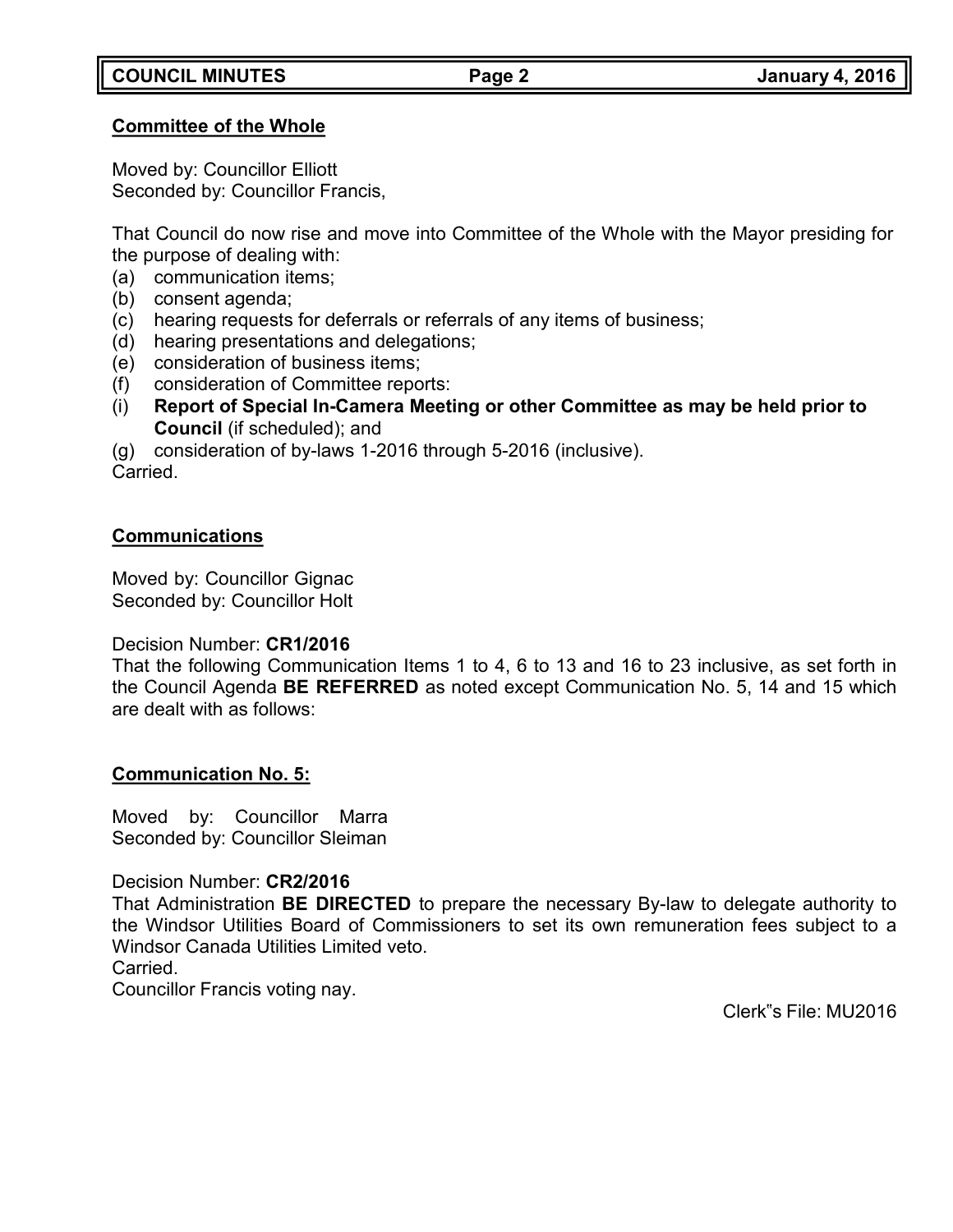# **COUNCIL MINUTES Page 3 January 4, 2016**

# **Communication No. 14:**

Moved by: Councillor Payne Seconded by: Councillor Gignac

# Decision Number: **CR3/2016**

**T**hat the correspondence by Joyce and Mariano Klimowicz dated December 9, 2015 regarding increasing fines for repeat By-law offences **BE REFERRED** to administration and that a report **BE PREPARED** for Council"s consideration.

**Carried** 

Clerk"s File: AB2016

# **Communication No. 15:**

Moved by: Councillor Gignac Seconded by: Councillor Bortolin

Decision Number: **CR4/2016**

**T**hat the correspondence from a collaboration of Churches dated December 16, 2015 requesting Concord School location for furniture collection and distribution **BE REFERRED** to administration and that a report **BE PREPARED** for Council"s consideration. Carried.

Councillor Marra voting nay.

Clerk"s File: APR2016

| Item          | <b>From</b>                                                 | <b>Description</b>                                                                                                                                                                                                                                                                      |  |
|---------------|-------------------------------------------------------------|-----------------------------------------------------------------------------------------------------------------------------------------------------------------------------------------------------------------------------------------------------------------------------------------|--|
| 1             | Ministry of the<br>Environment and<br><b>Climate Change</b> | Application for Approval of Waste Disposal Sites Tire Shred<br>Disposal Site at 28 Mill Street West, Tilbury, Ontario.<br><b>City Engineer</b><br><b>Note &amp; File</b><br>EI2016                                                                                                      |  |
| $\mathcal{P}$ | Ministry of the<br>Environment and<br>Climate Change        | Notice of Release of the Minister"s Annual Report on<br>Drinking Water 2015, the Chief Drinking Water Inspector"s<br>2014-2015 Annual Report and Drinking Water Data on<br>Ontario.ca.<br><b>City Engineer</b><br><b>Manager, Pollution Control</b><br><b>Note &amp; File</b><br>EI2016 |  |
| 3             | Ministry of Tourism,<br><b>Culture and Sport</b>            | Launch of the 2016-17 Ontario Sport and Recreation<br><b>Communities Fund.</b><br><b>Executive Director of Recreation</b><br><b>Community Development &amp; Health Commissioner</b><br><b>Note &amp; File</b><br>SR/11631                                                               |  |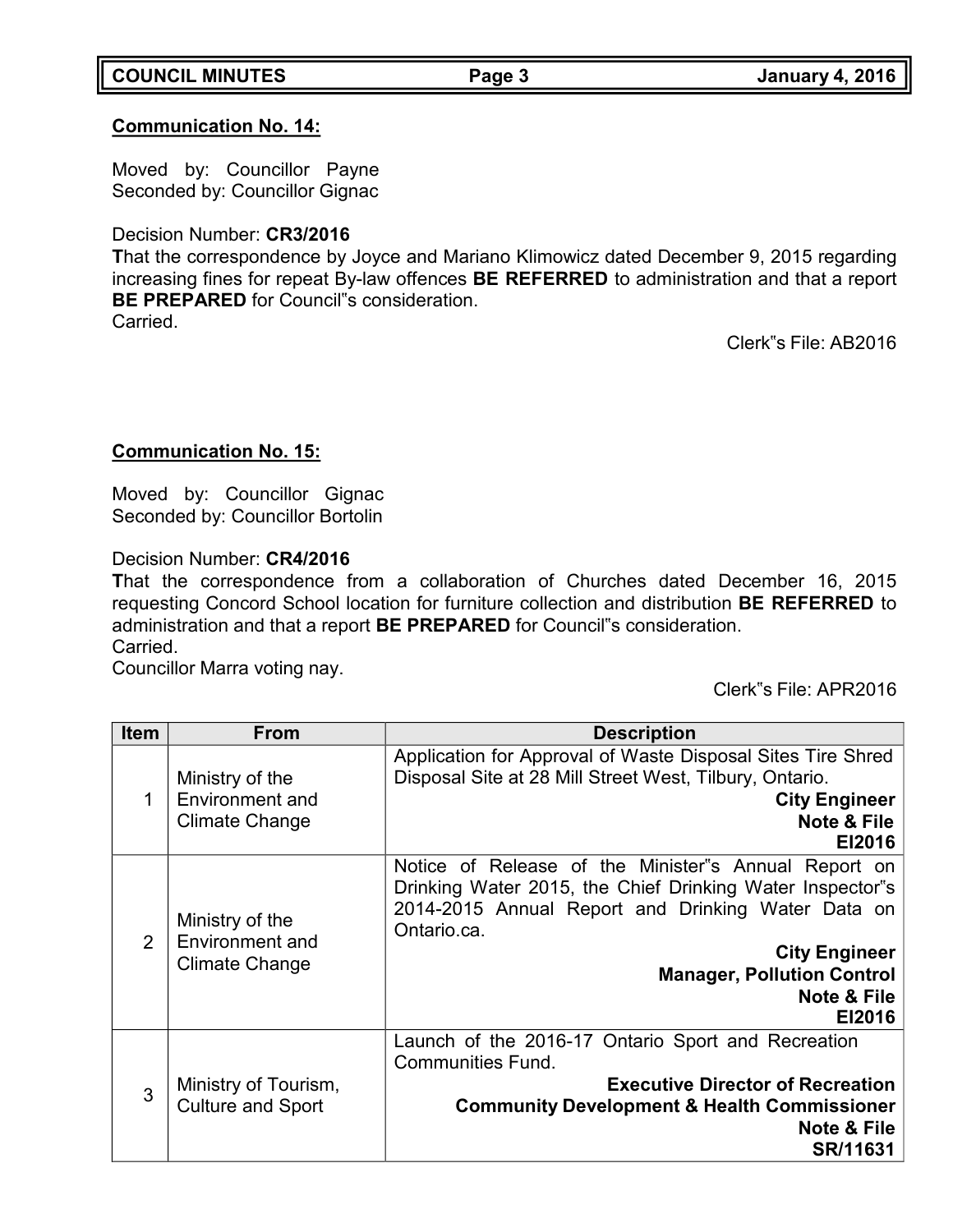**COUNCIL MINUTES Page 4 January 4, 2016**

| $\overline{4}$ | <b>EnWin Utilities</b>                                      | Windsor Canada Utilities Ltd. June 2015 Quarterly Financial<br>Statements - Administrative Costs.<br><b>Note &amp; File</b><br><b>MU2016</b>                                                                                                                                                          |  |
|----------------|-------------------------------------------------------------|-------------------------------------------------------------------------------------------------------------------------------------------------------------------------------------------------------------------------------------------------------------------------------------------------------|--|
| 5              | <b>EnWin Utilities</b>                                      | Delegation of Authority - Municipal Act, 2001, s.196 (1),<br>Subsection 4. - WUC and EnWin Board Remuneration<br>Appeal Process.<br><b>Chief Financial Officer &amp; City Treasurer</b><br><b>City Solicitor</b><br><b>COUNCIL DIRECTION REQUESTED, otherwise Note &amp;</b><br>File<br><b>MU2016</b> |  |
| 6              | <b>Ontario Municipal</b><br>Board (OMB)                     | Decision and Order of the Board regarding proposed Official<br>Plan Amendment No. OPA 67.<br><b>City Planner</b><br><b>City Solicitor</b><br><b>Development Applications Clerk</b><br><b>Note &amp; File</b><br>ZB/7801<br>ZO/7802                                                                    |  |
| $\overline{7}$ | <b>Ontario Municipal</b><br>Board (OMB)                     | Decision of the Board regarding Land Compensation for<br>lands located between Riverside Drive and University<br>Avenue.<br><b>City Planner</b><br><b>City Solicitor</b><br><b>Development Applications Clerk</b><br><b>Note &amp; File</b><br>ZC2016                                                 |  |
| 8              | Association of<br><b>Municipalities of Ontario</b><br>(AMO) | AMO Policy Update - Waste Free Ontario Act.<br><b>City Engineer</b><br>Note & File<br><b>MMA2016</b>                                                                                                                                                                                                  |  |
| 9              | <b>Ontario Energy Board</b>                                 | The Ontario Electricity Support Program Now Accepting<br>Applications.<br>Note & File<br><b>MU2015</b>                                                                                                                                                                                                |  |
|                | 10 Aquatics Canada (ACA)                                    | Notice that the City of Windsor has won the "2015 Sport"<br>Tourism of the Year Award" for hosting FINA"s Diving World<br>Series.<br><b>Note &amp; File</b><br>SR/11543                                                                                                                               |  |
| 11             | <b>Town of Tecumseh</b>                                     | Notice of Public Meeting regarding a proposed Community<br>Improvement Plan (CIP) on Tuesday, January 5, 2016 at<br>6:00 p.m., Town Municipal Office, Council Chambers, 917<br>Lesperance Road.<br><b>City Planner</b><br>GM2016                                                                      |  |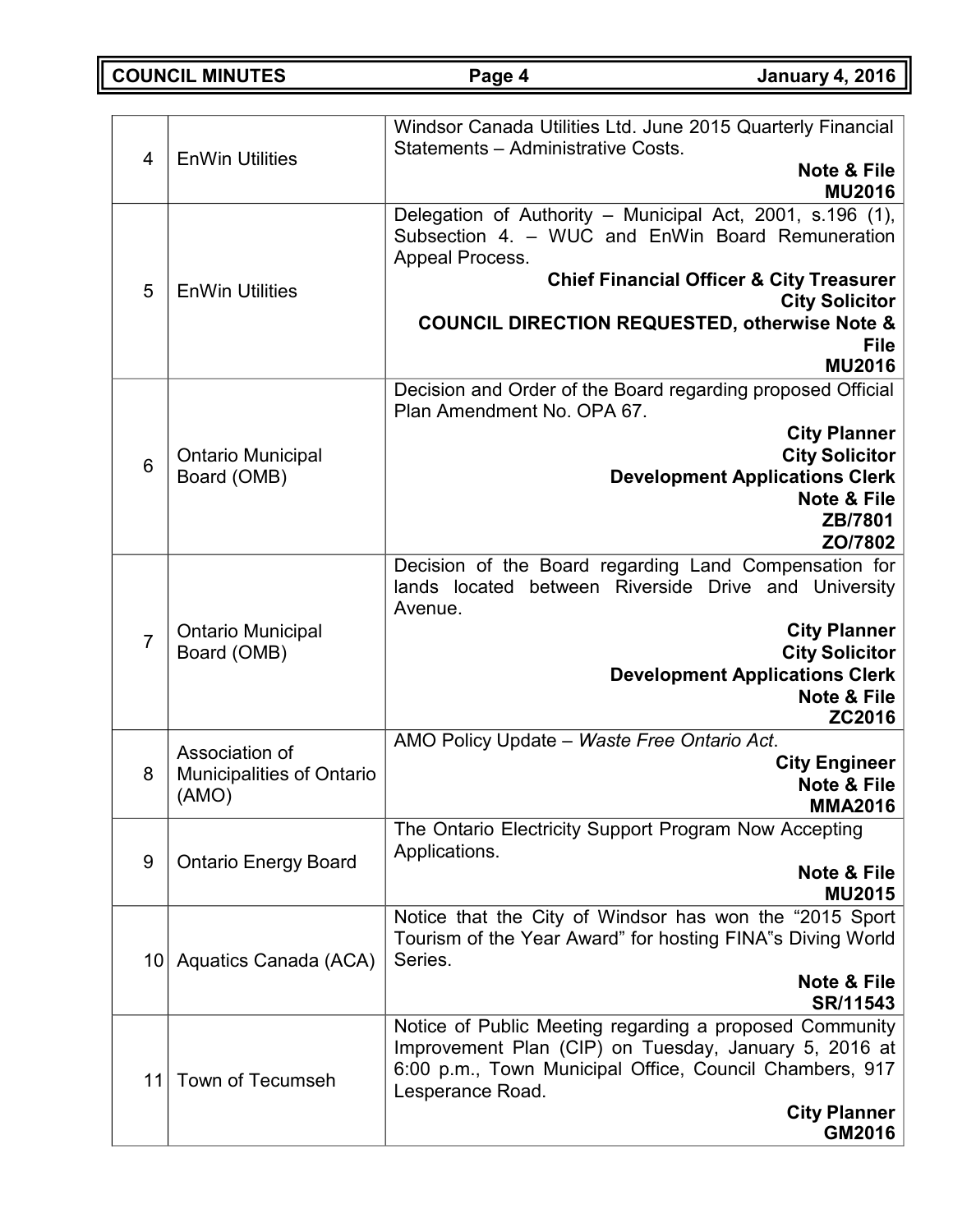**COUNCIL MINUTES Page 5 January 4, 2016**

|    |                                                                                                                                      | Passing<br><b>Notice</b><br>of<br>Housekeeping<br>Zoning<br>By-Law                                                                                                                                                                                                                                                  |  |
|----|--------------------------------------------------------------------------------------------------------------------------------------|---------------------------------------------------------------------------------------------------------------------------------------------------------------------------------------------------------------------------------------------------------------------------------------------------------------------|--|
| 12 | <b>Town of Lakeshore</b>                                                                                                             | Amendment.<br><b>City Planner</b><br><b>City Solicitor</b><br><b>Note &amp; File</b><br>Z2016                                                                                                                                                                                                                       |  |
| 13 | <b>AECOM, Senior</b><br><b>Environmental Planner</b>                                                                                 | Notice of Public Information Centre held December 15,<br>2015 regarding New Structures at the Western Terminus of<br>the Rt. Hon. Herb Gray Parkway, Detail Design and Class<br>Environmental Assessment Study, Ontario Ministry of<br>Transportation.<br><b>City Engineer</b><br><b>Note &amp; File</b><br>ST/8821 |  |
| 14 | Joyce & Mariano<br>Klimowicz, Ward 2<br><b>Residents</b>                                                                             | Request to consider increasing fines for repeat bylaw<br>offences.<br><b>City Solicitor</b><br><b>City Clerk</b><br><b>Note &amp; File</b><br>AB2016                                                                                                                                                                |  |
| 15 | Robert<br>Cameron,<br><b>DWCC</b><br>Danny Gray,<br>Parkwood<br><b>Gospel Temple</b><br>David Locke, St.<br>Andrew"s<br>Presbyterian | Requesting Concord School location for furniture collection<br>& distribution.<br><b>City Solicitor</b><br><b>City Treasurer</b><br><b>Community Development &amp; Health Commissioner</b><br><b>COUNCIL DIRECTION REQUESTED, otherwise</b><br><b>Note &amp; File</b><br><b>APR2016</b>                             |  |
| 16 | Manager of<br>Development<br>Applications                                                                                            | Application of 1298567 Ontario Inc. for Draft Plan of<br>Subdivision/Condominium for lands located at 601 Lake<br>Trail Drive.<br>Note & File<br>ZP/12400                                                                                                                                                           |  |
| 17 | Manager of<br>Development<br>Applications                                                                                            | Application of 1298567 Ontario Inc. for Zoning Amendment<br>for lands located at 601 Lake Trail Drive.<br><b>Note &amp; File</b><br>ZP/12401                                                                                                                                                                        |  |
| 18 | Manager of Urban<br>Design                                                                                                           | Application of Settimo Vilardi - Archon Architects Inc. for<br>Site Plan Approval to permit a 50" x 100" steel building on<br>lands located at 2619 County Rd. 42.<br><b>Note &amp; File</b><br>ZS/12402                                                                                                            |  |
| 19 | Manager of Urban<br>Design                                                                                                           | Application of Anwar Ghanem - Maple Grove Homes for<br>Site Plan Approval to permit semi detached dwellings for<br>lands located at 0 Daytona Avenue.<br>Note & File<br>ZS/12258                                                                                                                                    |  |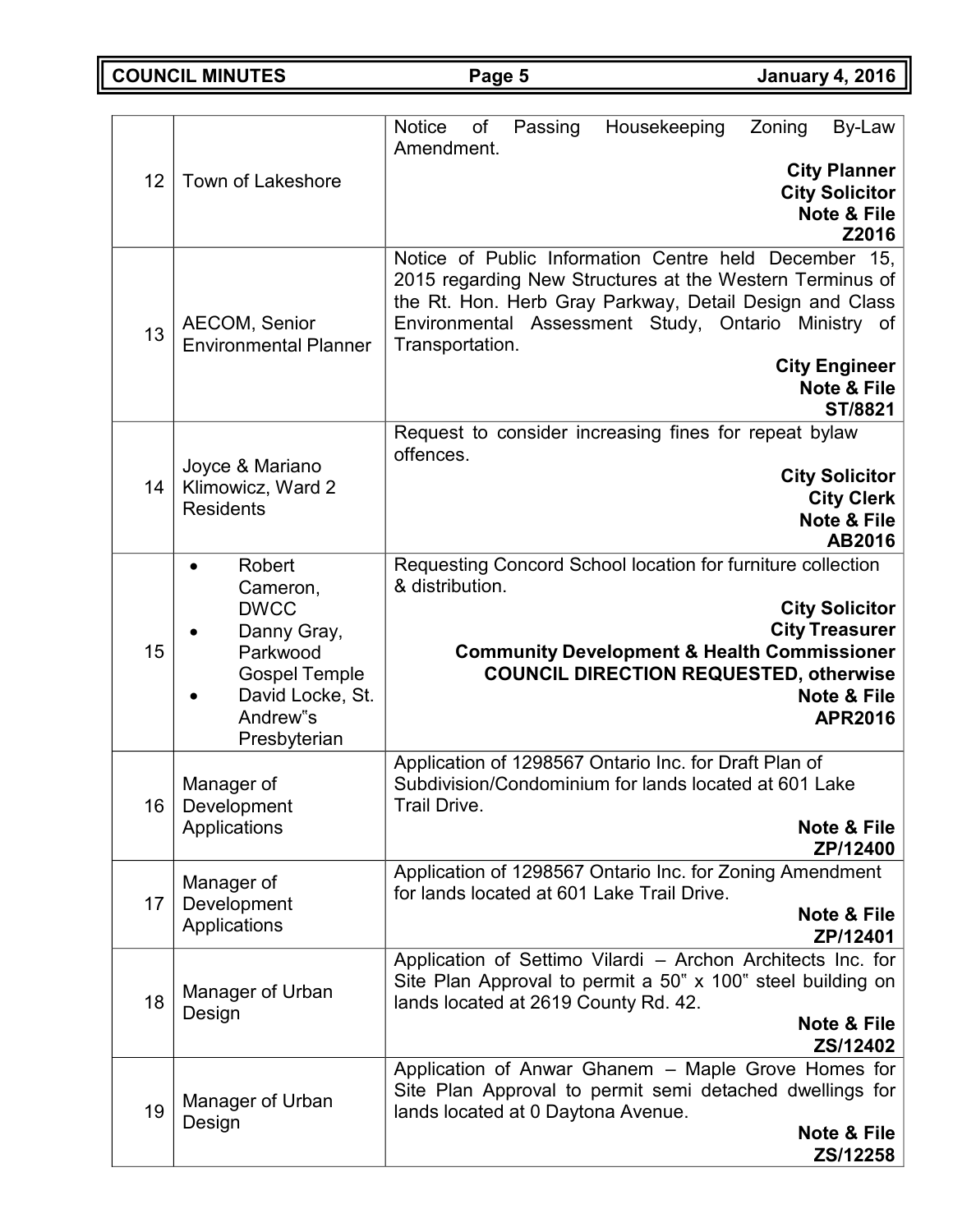**COUNCIL MINUTES Page 6 January 4, 2016**

| 20 | Association of the<br>Municipalities of<br>Ontario (AMO) | Ontario"s Consultation on Primary, Home, and Community<br><b>Health Care</b><br><b>Community Development &amp; Health Commissioner</b><br>Note & File<br><b>MH2016</b>                 |  |
|----|----------------------------------------------------------|----------------------------------------------------------------------------------------------------------------------------------------------------------------------------------------|--|
| 21 | Watson and<br><b>Associates Economists</b><br>Ltd.       | Passage of Bill 72 and Ontario Regulation 428/15.<br><b>City Planner</b><br><b>City Solicitor</b><br><b>Note &amp; File</b><br><b>ZS2016</b>                                           |  |
| 22 | Ministry of<br>Transportation                            | Information regarding the Electric Vehicle Chargers Ontario<br>(EVCO) grant program.<br><b>City Engineer</b><br>Note & File<br>GP2016                                                  |  |
| 23 | <b>Service Ontario</b>                                   | Municipal<br><b>Permits</b><br>Enforcement<br>Accessible<br>Parking<br>Guidebook.<br><b>City Engineer</b><br><b>Senior Manager, Traffic Operations</b><br>Note & File<br><b>ST2016</b> |  |

Carried.

# **Consent Agenda**

Moved by: Councillor Kusmierczyk Seconded by: Councillor Marra

That the following Consent Agenda and the recommendations contained in the administrative reports **BE APPROVED** as amended:

# **Consent Committee Reports**

| <b>Environment, Transportation &amp; Public Safety Standing Committee</b> |                |                                                         |  |
|---------------------------------------------------------------------------|----------------|---------------------------------------------------------|--|
| No.                                                                       |                | <b>Description</b>                                      |  |
|                                                                           | Report No. 322 | CQ38-2015 – Road Rehab of Woodlawn and Parkwood Avenues |  |

| <b>Planning, Heritage &amp; Economic Development Standing Committee</b> |                |                                                                                            |  |  |
|-------------------------------------------------------------------------|----------------|--------------------------------------------------------------------------------------------|--|--|
| No.                                                                     |                | <b>Description</b>                                                                         |  |  |
| 1.                                                                      | Report No. 332 | Notification of Zoning Change at 3329 Sandwich Street - Zoning<br>Change                   |  |  |
| 2.                                                                      | Report No. 333 | Robert Ethier - 3329 Sandwich Street, zoning amendment                                     |  |  |
| 3.                                                                      | Report No. 338 | Facade Improvement Program for "Mainstreets"                                               |  |  |
| 4.                                                                      | Report No. 340 | Request to close the east/west alley between Lamont and<br>Valebrook, east of Sixth Street |  |  |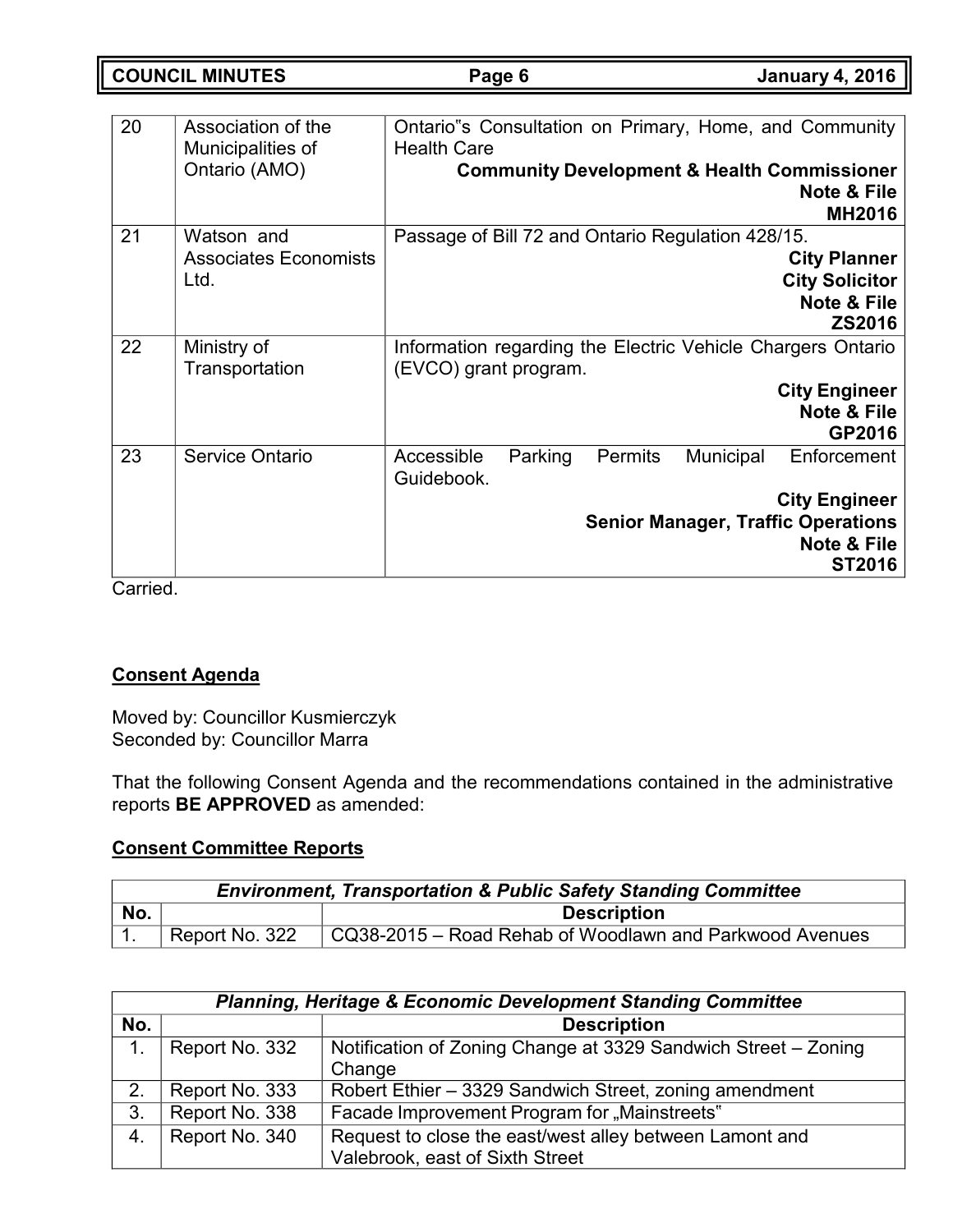**COUNCIL MINUTES Page 7 January 4, 2016**

| 5. | Report No. 341 | <b>Brownfield Redevelopment and Economic Revitalization Community</b><br>Improvement Plans (CIP) - 2015 Update and Responses to<br>CQ8-2015    |
|----|----------------|------------------------------------------------------------------------------------------------------------------------------------------------|
| 6. | Report No. 342 | Request to close part of Elsmere Avenue, from the north limit of<br>South Pacific Avenue to the south limit of the Canadian Pacific<br>Railway |

|                | <b>Social Development, Health &amp; Culture Standing Committee</b> |                                                                  |  |
|----------------|--------------------------------------------------------------------|------------------------------------------------------------------|--|
| No.            |                                                                    | <b>Description</b>                                               |  |
| 1 <sub>1</sub> | Report No. 355                                                     | Report No. 2 of the Diversity Committee: One City One People -   |  |
|                |                                                                    | <b>Revised Terms of Reference/Mandate</b>                        |  |
| 2.             | Report No. 356                                                     | Minutes of the Diversity Committee of its meeting held September |  |
|                |                                                                    | 24, 2015                                                         |  |
| 3.             | Report No. 357                                                     | Minutes of the Committee of Management for Huron Lodge meeting   |  |
|                |                                                                    | held September 11, 2015                                          |  |
| 4.             | Report No. 358                                                     | Report No. 95 of the Board of Directors, Willistead Manor Inc.   |  |
| 5.             | Report No. 359                                                     | Report No. 96 of the Board of Directors, Willistead Manor Inc.   |  |
| 6.             | Report No. 360                                                     | Minutes of the Executive Committee and Board of Directors,       |  |
|                |                                                                    | Willistead Manor Inc. of its meeting held October 8, 2015        |  |
| 7 <sub>1</sub> | Report No. 361                                                     | Minutes of the Executive Committee and Board of Directors,       |  |
|                |                                                                    | Willistead Manor Inc. of its meeting held November 12, 2015      |  |
| 8.             | Report No. 363                                                     | Welcome Centre Shelter for Women Request for Support to Seek     |  |
|                |                                                                    | <b>Provincial Funding</b>                                        |  |

### Carried.

Councillor Bortolin discloses an interest and abstains from voting on Report No. 363 of the Social Development, Health and Culture Standing Committee.

# **Deferrals and/or Referrals and Withdrawals**

# **Social Development, Health & Culture Standing Committee Report No. 362 (Open Streets Windsor – Pilot Project)**

At the request of Administration, this matter is being deferred to the Monday, February 1, 2016 meeting of Council to allow more time for public engagement.

> Report Number: S 23/2015 Clerk"s File: SPL/12373

(For final disposition of this matter, see Clause **CR28/2016** in Schedule "A" attached hereto.)

# **DELEGATIONS**

**CQ17-2015 – Pedestrian Lighting on Ottawa Street**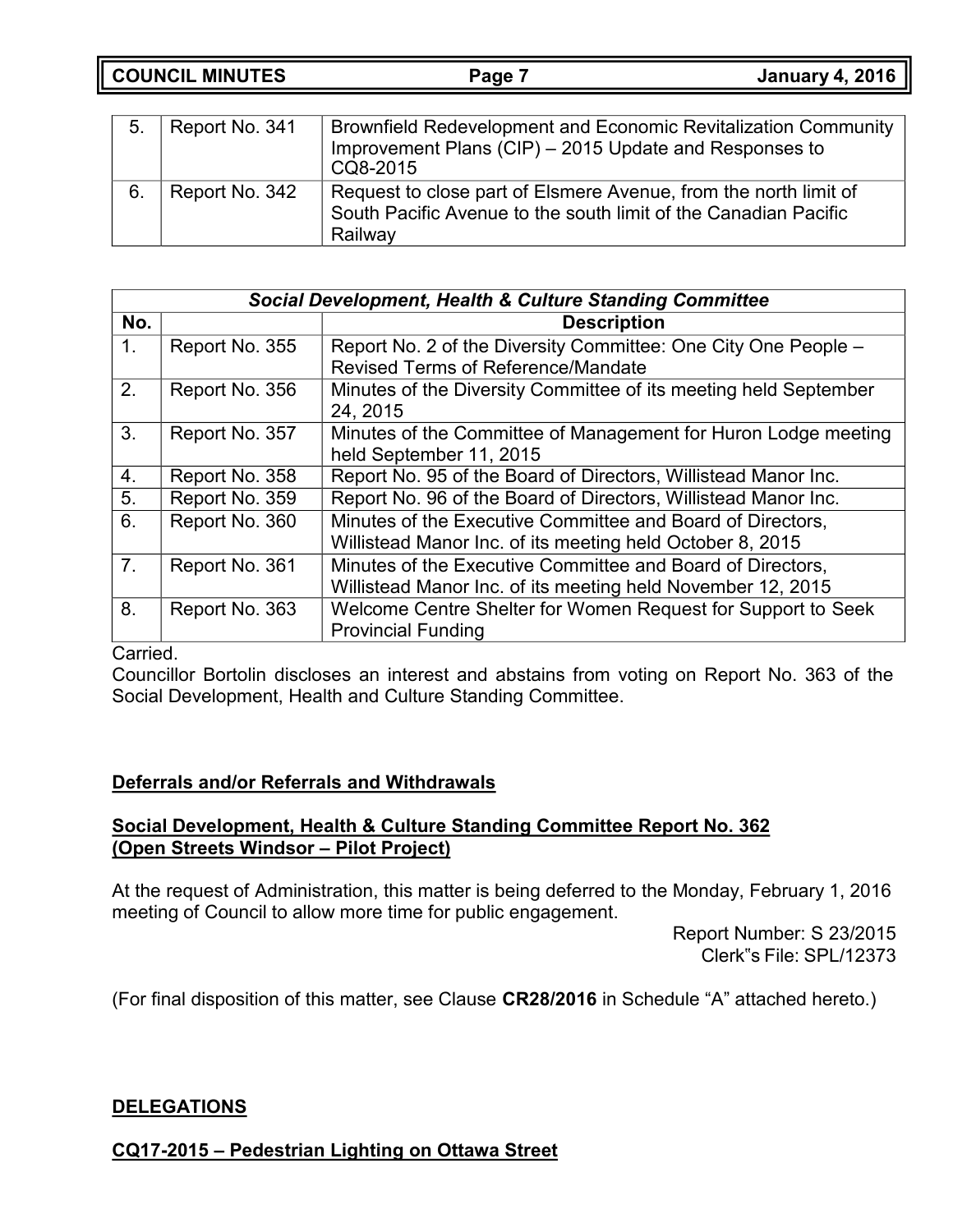# **Christian Pinard, Coordinator Ottawa Street BIA; and Ettore Bonato, Ottawa Street BIA**

Christian Pinard, Coordinator Ottawa Street BIA; and Ettore Bonato, Ottawa Street BIA, appear before Council to speak in support of the installation of lighting in the BIA as the replacement LED fixtures have left the pedestrian areas noticeably darker, and conclude by asking Council to allocate \$150,000. for the installation of pedestrian-scale, full cut-off style LED light fixtures onto each existing light standard to effectively illuminate the primary pedestrian environment on both sides of Ottawa Street.

# **Barry Horrobin, Director of Planning & Physical Resources, Windsor Police Service**

Barry Horrobin, Director of Planning & Physical Resources, Windsor Police Service, appears before Council and is available for questions regarding the issue of pedestrian lighting on Ottawa Street.

Moved by: Councillor Holt Seconded by: Councillor Bortolin

That Administration BE DIRECTED to proceed with the installation of pedestrian-scale, full cutoff style LED light fixtures onto each existing light standard to effectively illuminate the primary pedestrian environment on both sides of Ottawa Street, at a cost of \$150,000. to BE FUNDED AND PRIORITIZED in the 2017 Capital Works Budget; and further,

That Administration BE DIRECTED to prepare a report for Council"s consideration in terms of increasing the illumination output of the existing LED streetlights to increase illumination of the roadway, most notably at intersections where pedestrians are anticipated to cross.

The motion is **put** and is **lost**. Aye Votes: Councillors Bortolin, Holt, Kusmierczyk and Marra Nay Votes: Councillor Payne, Borrelli, Gignac, Francis, Elliott and Sleiman

Agenda Item: 1 Report Number: 17882 Clerk"s File: MI2016

(For final disposition of this matter, see Clause **CR13/2016** in Schedule "A" attached hereto.)

# **Regular Business Items (for final disposition of these matters see Schedule "A" attached)**

Nil.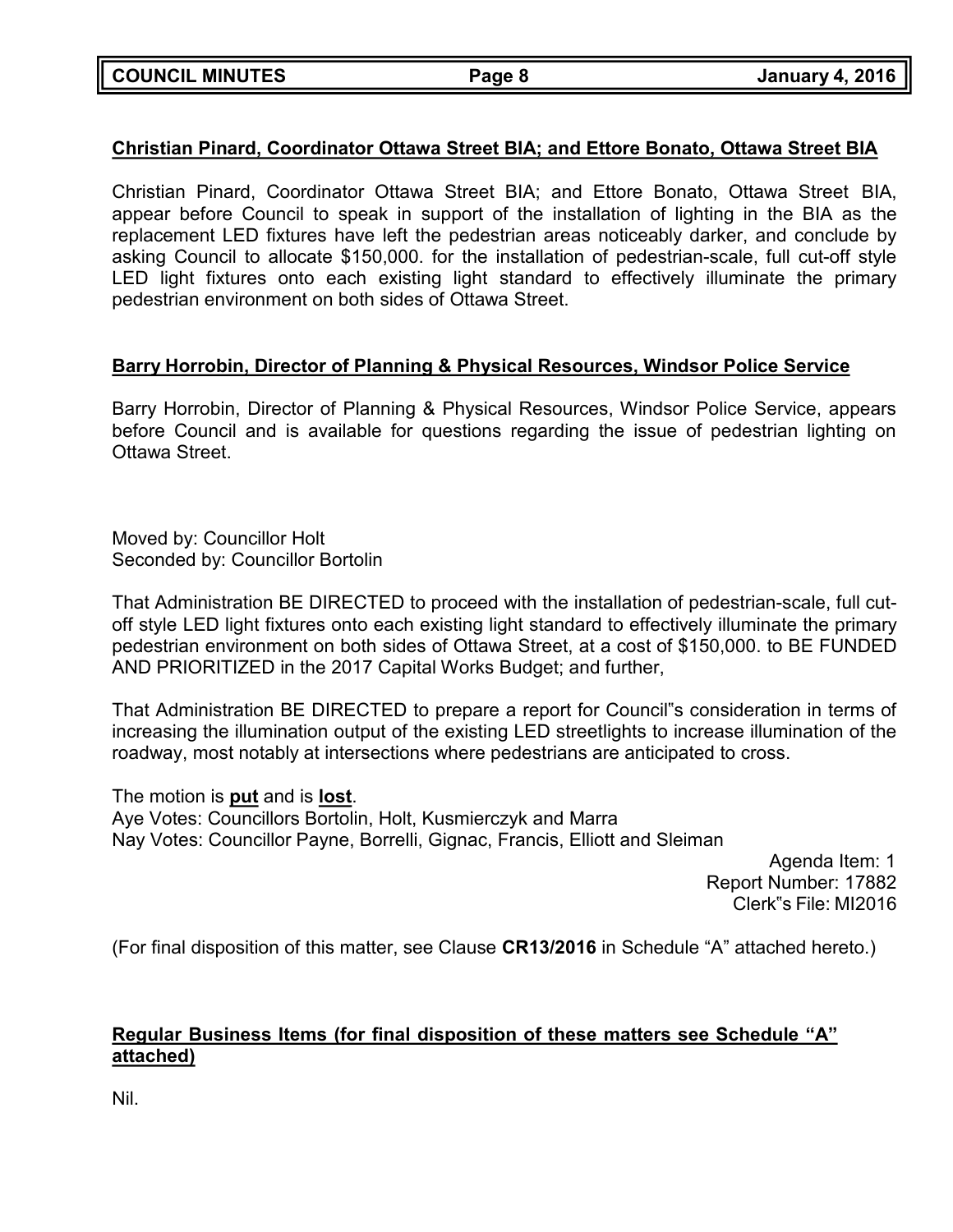# **Consideration of Committee Reports**

Moved by: Councillor Borrelli Seconded by: Councillor Bortolin

Decision Number: **CR5/2016**

That the **Report of the special In-camera** meeting held January 4, 2016 **BE ADOPTED** as presented.

Carried.

Clerk"s File: ACO2016

# **By-laws**

Moved by: Councillor Elliott Seconded by: Councillor Francis

That the following By-laws No. 1-2016 through 5-2016 (inclusive) be introduced and read a first and second time:

- 1-2016 "A BY-LAW TO BY-LAW TO FURTHER AMEND BY-LAW NUMBER 8600 CITED AS THE "CITY OF WINDSOR ZONING BY-LAW"", (See Planning, Heritage & Economic Development Standing Committee No. 333)
- 2-2016 "A BY-LAW TO ESTABLISH LANDS AS A PUBLIC HIGHWAY KNOWN AS MALDEN ROAD, IN THE CITY OF WINDSOR", authorized by CR76/2011, adopted September 2, 2011.
- 3-2016 "A BY-LAW TO PROVIDE FOR INTERIM TAX LEVIES FOR 2016"", authorized by CR229/2015, adopted December 7, 2015
- 4-2016 "A BY-LAW TO PRESCRIBE A TARIFF OF FEES FOR THE PROCESSING OF PLANNING APPLICATIONS", authorized by LiveLink 18089 (December 21, 2015 budget meeting)
- 5-2016 "A BY-LAW TO CONFIRM THE PROCEEDINGS OF THE COUNCIL OF THE CORPORATION OF THE CITY OF WINDSOR AT ITS MEETING HELD ON THE FOURTH DAY OF JANUARY, 2016"

**Carried**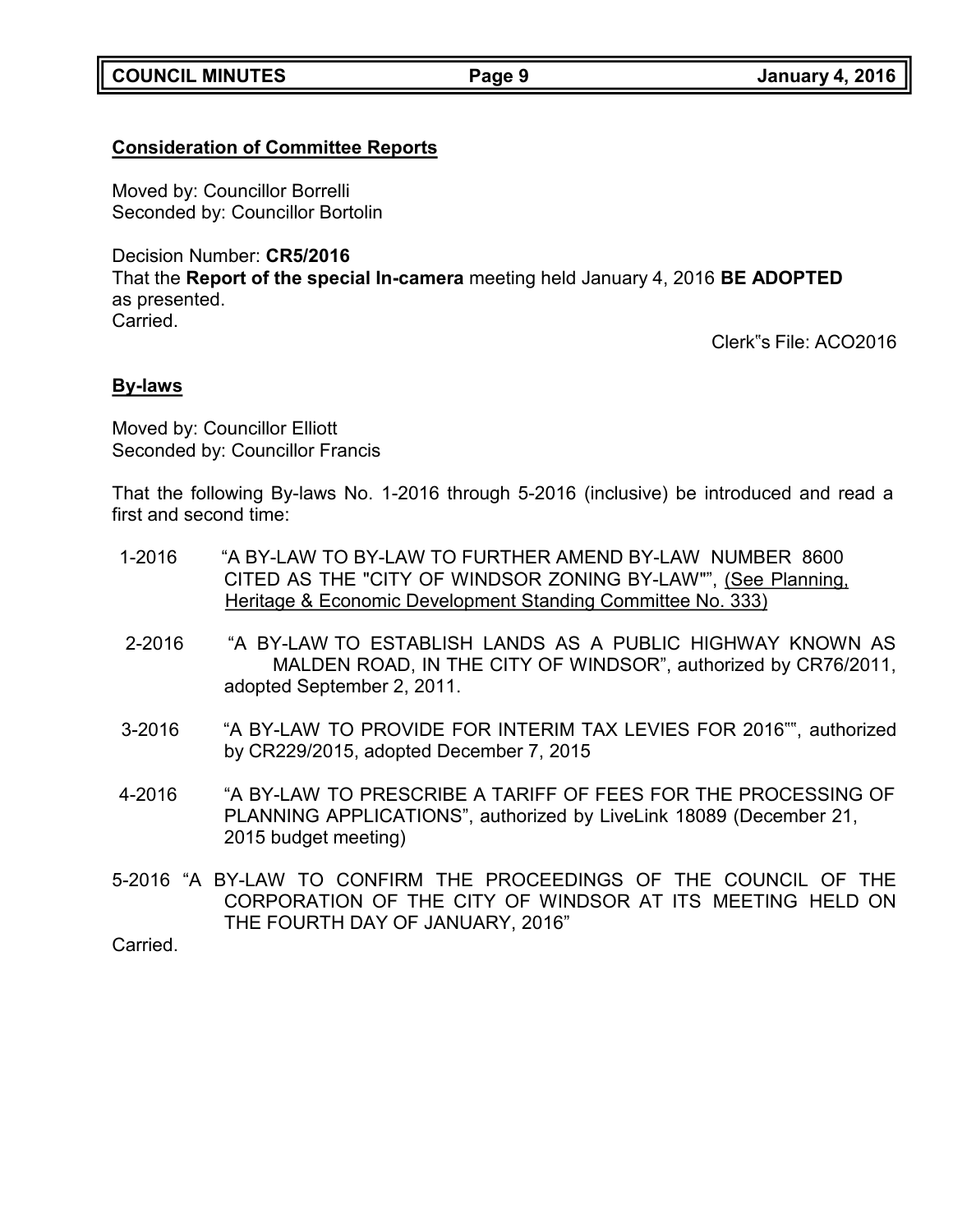Moved by: Councillor Gignac Seconded by: Councillor Holt

That the Committee of the Whole does now rise and report to Council respecting the business items considered by the Committee:

- **1) Communication Items (as amended)**
- **2) Consent Agenda (as amended)**
- **3) Items Deferred Items Referred**
- **4) Consideration of the Balance of Business Items (see Schedule "A")**
- **5) Committee Reports (as presented)**
- **6) By-laws given first and second readings (as presented)**

Carried.

# **Notices of Motion**

Moved by: Councillor Payne Seconded by: Councillor Borrelli

Decision Number: **CR6/2016**

# That the following motion **BE RECONSIDERED**:

M470-2015 which approved the recommendation in Report No. 312 of the Environment, Transportation & Public Safety Standing Committee which was that the report entitled "CQ35-2015 – Review designating City owned property within the Little River corridor as a park" **BE RECEIVED FOR INFORMATION**.

Carried.

Moved by: Councillor Payne Seconded by: Councillor Bortolin

# Decision Number: **CR7/2016**

That City Council **APPROVE** the designation of the property within the Little River corridor as a City Park; and,

That Administration **BE DIRECTED** to begin the process for such designation immediately; and,

That City Council **APPROVE** that any funds necessary to complete this designation be paid from Budget Stabilization Reserve (BSR) Account or such other account as recommended by the City Treasurer.

Carried.

Clerk"s File: SR2016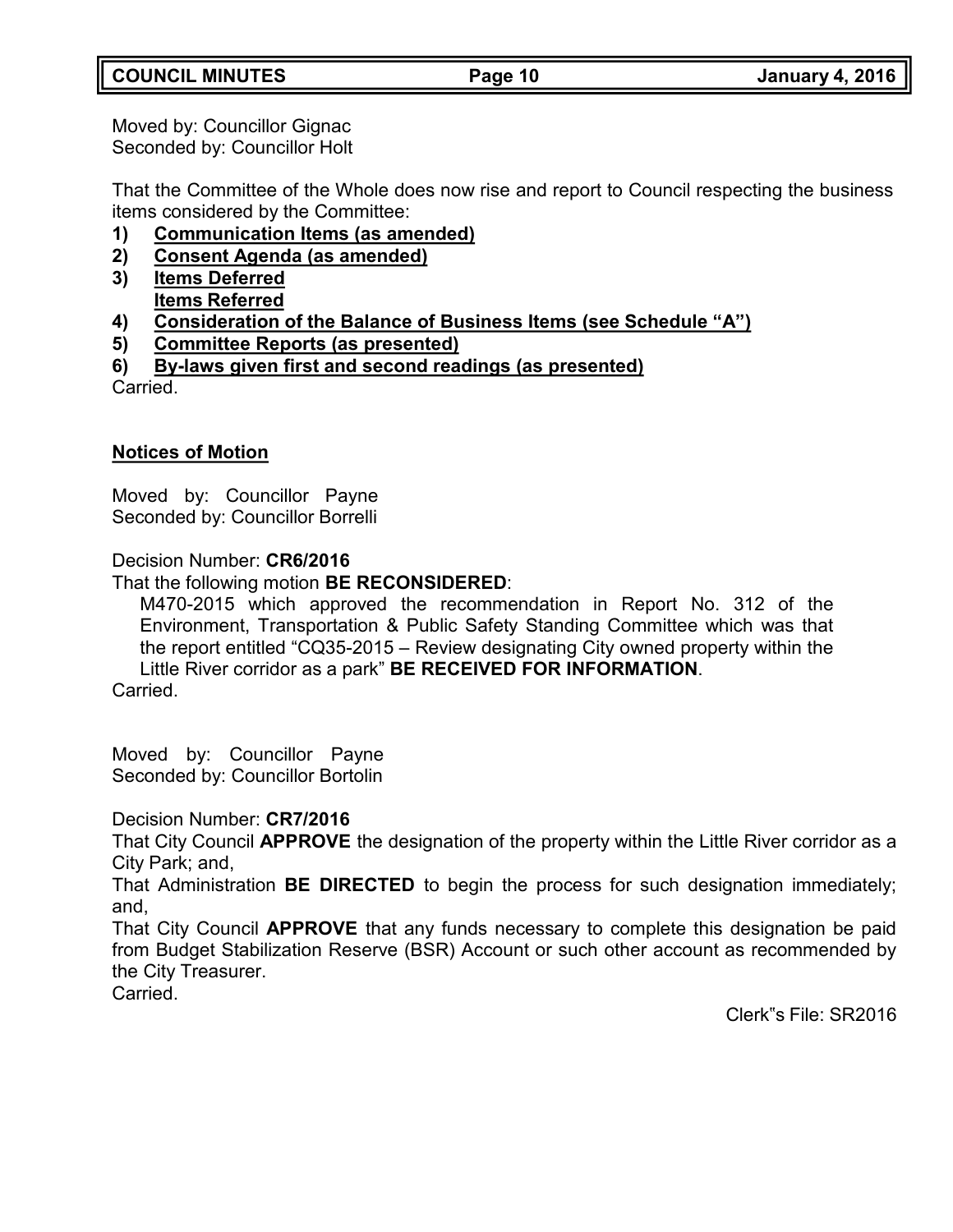# **COUNCIL MINUTES Page 11 January 4, 2016**

Moved by: Councillor Gignac Seconded by: Councillor Francis

Decision Number: **CR8/2016**

That Rule 13.9 of the Procedure By-law regarding business not already before Council **BE WAIVED t**o permit the introduction of a motion for consideration without prior notice regarding the Capitol Theatre and investment in seating using existing reserve fund dollars. **Carried** 

Moved by: Councillor Gignac Seconded by: Councillor Marra

Decision Number: **CR9/2016**

That \$400,000 from the \$600,000 currently in the capital reserve account for the Capitol Theatre **BE ALLOCATED** to replace seating and re-rake the flooring in the Theatre. Carried.

### **Third Reading of By-laws**

Moved by: Councillor Kusmierczyk Seconded by: Councillor Marra

That the following By-laws No. 1-2016 through 5-2016 (inclusive), having been read a first and second time be now read a third time and finally passed and that the Mayor and Clerk **BE AUTHORIZED** to sign and seal the same notwithstanding any contrary provision of the Council. **Carried** 

# **Petitions**

Moved by: Councillor Payne Seconded by: Councillor Sleiman

Decision Number: **CR10/2016**

That the petition presented by Councillor Holt from area residents for pedestrian lighting on Ottawa Street **BE RECEIVED** for information as part of the public record. Carried.

Clerk"s File: ACO/12103

# **Council Questions**

Moved by: Councillor Borrelli Seconded by: Councillor Bortolin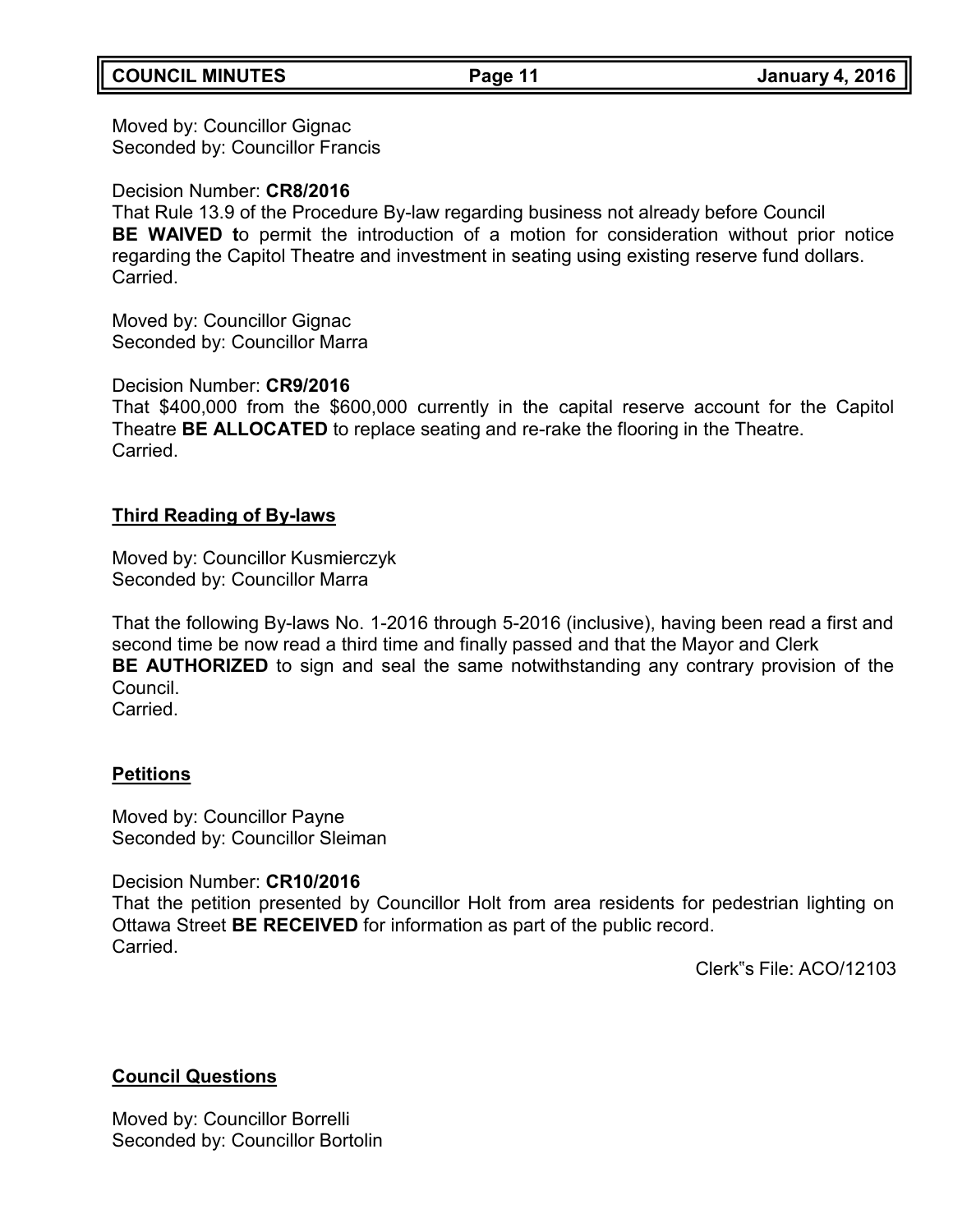|  | <b>COUNCIL MINUTES</b> |
|--|------------------------|
|--|------------------------|

# Decision Number: **CR11/2016**

That the following Council Question by Councillor Kusmierczyk **BE APPROVED**, and that Administration **BE DIRECTED** to proceed with the necessary actions to respond to the Council Question in the form of a written report, consistent with Council"s instructions, and in accordance with Section 17.1 of the Procedure By-law 98-2011:

### CQ1-2016

That Administration (Parks Department) report back with options for improving the unsightly median on Banwell Road from Little River Road to Wyandotte Street as it is in a state of disrepair with dead trees, empty and overgrown tree wells, weeds and broken concrete. Carried.

Clerk"s File: SR2016

Moved by: Councillor Borrelli Seconded by: Councillor Payne

Decision Number: **CR12/2016**

That the following Council Question by Councillor Borrelli **BE APPROVED**, and that Administration **BE DIRECTED** to proceed with the necessary actions to respond to the Council Question in the form of written report, consistent with Council"s instructions, and in accordance with Section 17.1 of the Procedure By-law 98-2011:

CQ2-2016

To inquire as to the feasibility of introducing a Bike Share Program for Windsor. Carried.

Aye votes: Councillors Borrelli, Elliott, Payne, Kusmierczyk, Sleiman and Mayor Dilkens. Nay votes: Councillors Bortolin, Francis, Holt, Marra and Gignac.

Clerk"s File: SR2016

# **Adjournment**

Moved by: Councillor Elliott Seconded by: Councillor Francis

That this Council meeting stand adjourned until the next regular meeting of Council or at the call of the Mayor. Carried.

Accordingly, the meeting is adjourned at 7:50 o'clock p.m.

**MAYOR**

**CITY CLERK**

# **THIS IS A DRAFT COPY**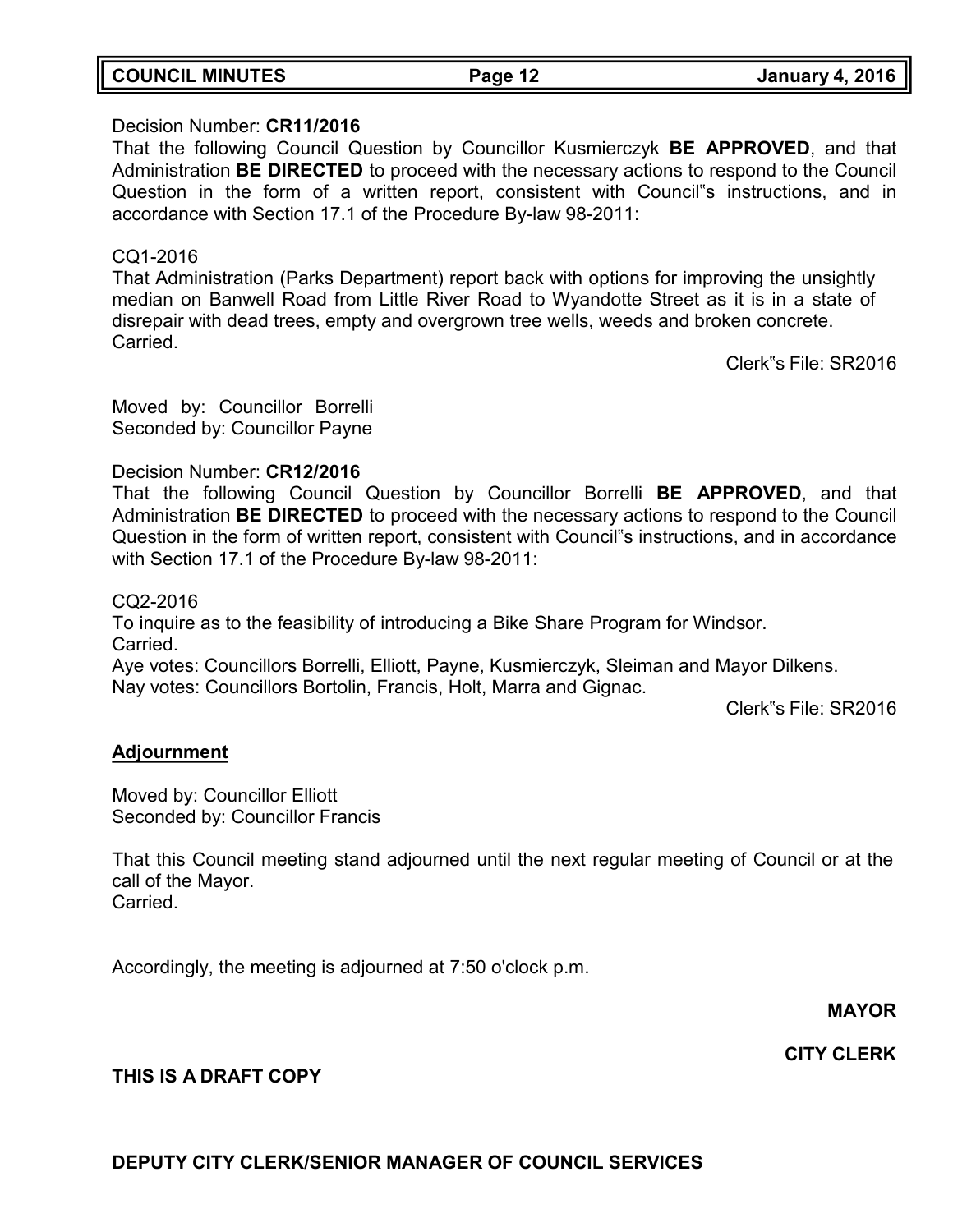# **COUNCIL MINUTES Page 13 January 4, 2016**

Moved by: Councillor Gignac Seconded by: Councillor Francis

Decision Number: CR13/2016 That the report of the City Engineer dated July 28, 2015 entitled "CQ17-2015 - Pedestrian Lighting on Ottawa Street" **BE RECEIVED** for information. **Carried** 

> Agenda Item: 1 Report Number: 17882 Clerk"s File: MI2016

### **STANDING COMMITTEE RESOLUTIONS**

Moved by: Councillor Kusmierczyk Seconded by: Councillor Marra

Decision Number: CR14/2016

That **Report No. 322 of the Environment, Transportation & Public Safety Standing Committee** of its meeting held November 18, 2015 regarding "CQ38-2015 – Road Rehab of Woodlawn and Parkwood Avenues" **BE ADOPTED** as presented. **Carried** 

> Report Number: S 35/2015 Clerk"s File: SW2016

Moved by: Councillor Kusmierczyk Seconded by: Councillor Marra

Decision Number: CR15/2016

That **Report No. 332 of the Planning, Heritage & Economic Development Standing Committee** of its meeting held November 9, 2015 regarding "Notification of Zoning Change at 3329 Sandwich Street" **BE ADOPTED** as presented. Carried.

> Report Number: CMC 3/2015 Clerk"s File: ZB/12330

Moved by: Councillor Kusmierczyk Seconded by: Councillor Marra

Decision Number: CR16/2016

That **Report No. 333 of the Planning, Heritage & Economic Development Standing Committee** of its meeting held November 9, 2015 regarding "Robert Ethier – 3329 Sandwich Street – Zoning Amendment" **BE ADOPTED** as presented. Carried.

> Report Number: S 16/2015 Clerk"s File: ZB/12330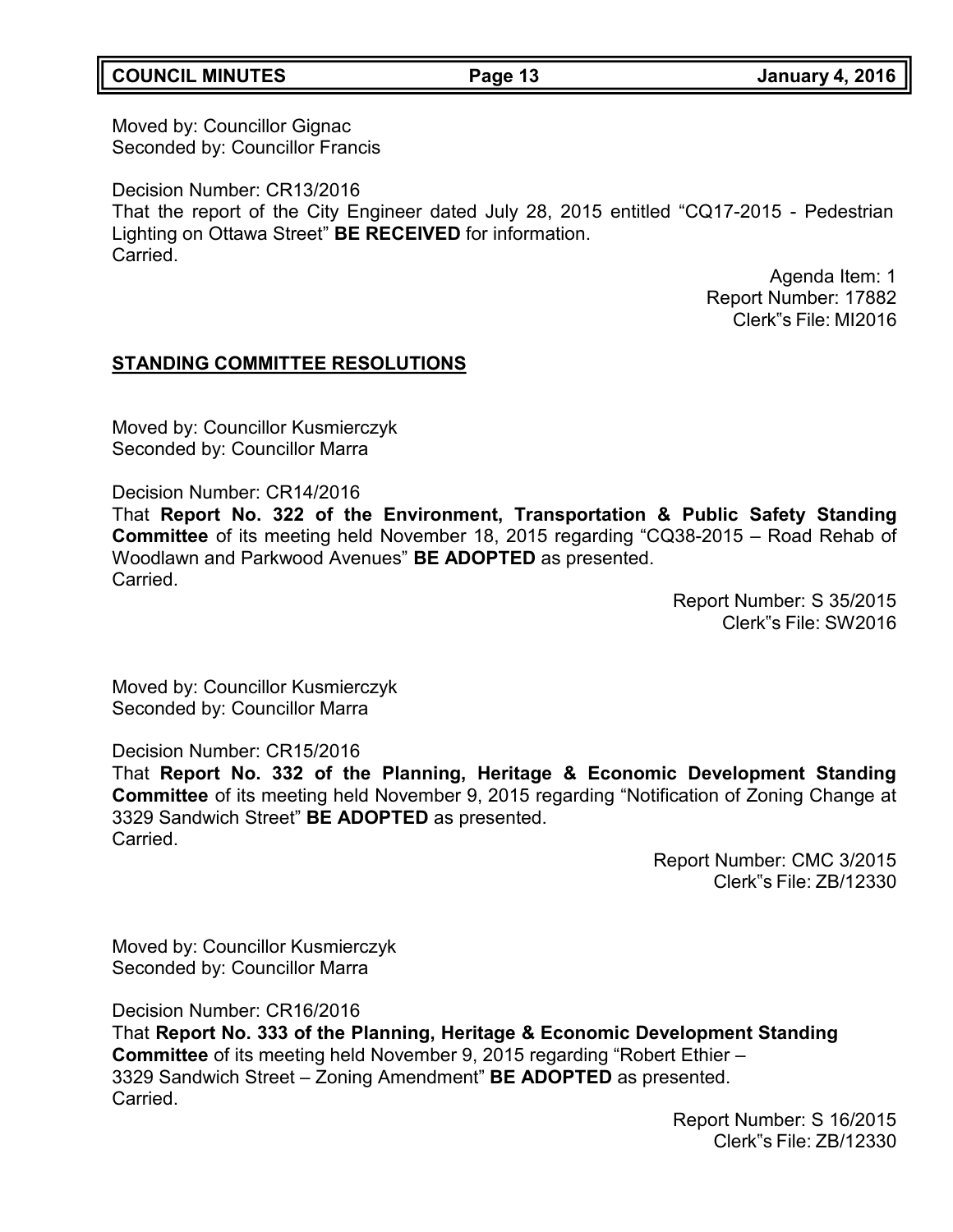Moved by: Councillor Kusmierczyk Seconded by: Councillor Marra

Decision Number: CR17/2016

That **Report No. 338 of the Planning, Heritage & Economic Development Standing Committee** of its meeting held November 9, 2015 regarding "Facade Improvement Program for "Mainstreets" **BE ADOPTED** as presented. Carried.

> Report Number: S 14/2015 Clerk"s File: SL/10759

Moved by: Councillor Kusmierczyk Seconded by: Councillor Marra

Decision Number: CR18/2016

That **Report No. 340 of the Planning, Heritage & Economic Development Standing Committee** of its meeting held November 9, 2015 regarding "Request to close the east/west alley between Lamont and Valebrook, east of Sixth Street" **BE ADOPTED** as presented. Carried.

> Report Number: S 8/2015 Clerk"s File: SAA2016

APPENDICES Drawing No. CC-1680

Moved by: Councillor Kusmierczyk Seconded by: Councillor Marra

Decision Number: CR19/2016

That **Report No. 341 of the Planning, Heritage & Economic Development Standing Committee** of its meeting held November 9, 2015 regarding "Brownfield Redevelopment and Economic Revitalization Community Improvement Plans (CIP) 2015 Update and Responses to CQ8-2015" **BE ADOPTED** as presented. Carried.

> Report Number S 18/2015 Clerk"s File: Z/8955 SPL/10759

Moved by: Councillor Kusmierczyk Seconded by: Councillor Marra

Decision Number: CR20/2016

That **Report No. 342 of the Planning, Heritage & Economic Development Standing Committee** of its meeting held November 9, 2015 regarding "Request to close part of Elsmere Avenue, from the north limit of South Pacific Avenue to the south limit of the Canadian Pacific Railway" **BE ADOPTED** as presented. Carried.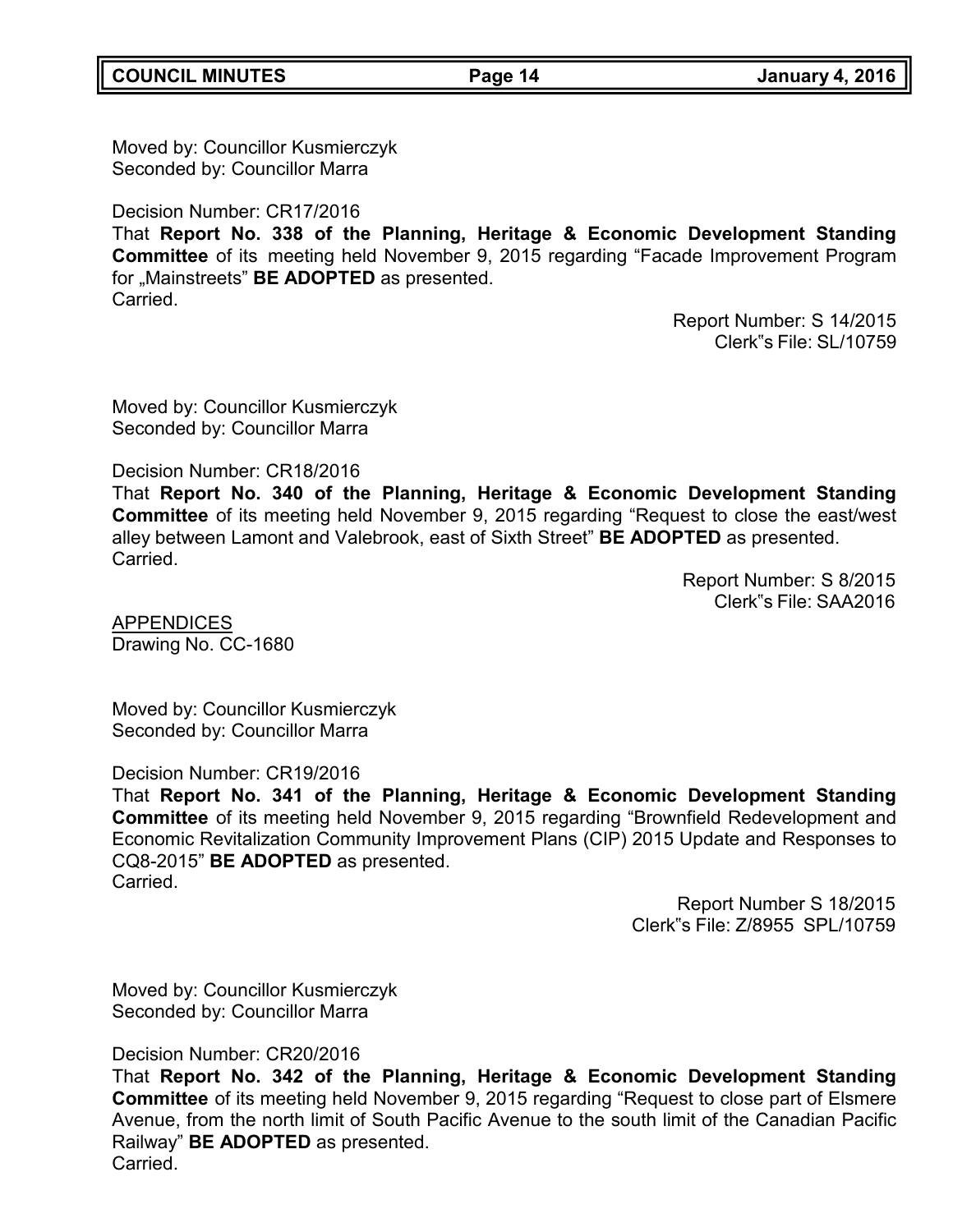Report Number: S 4/2015 Clerk"s File: SAA2016

Appendices CC-1682

Moved by: Councillor Kusmierczyk Seconded by: Councillor Marra

Decision Number: CR21/2016 That **Report No. 355 of the Social Development, Health & Culture Standing Committee** of its meeting held December 9, 2015 regarding "Report No. 2 of the Diversity Committee: One City One People – Revised Terms of Reference/Mandate" **BE ADOPTED** as presented. Carried.

Report Number: SCM 14/2015 Clerk"s File: MB2016

Moved by: Councillor Kusmierczyk Seconded by: Councillor Marra

Decision Number: CR22/2016

That **Report No. 356 of the Social Development, Health & Culture Standing Committee** of its meeting held December 9, 2015 regarding "Minutes of the Diversity Committee of its meeting held September 24, 2015" **BE ADOPTED** as presented. Carried.

> Report Number: SCM 15/2015 Clerk"s File: MB2016

Moved by: Councillor Kusmierczyk Seconded by: Councillor Marra

Decision Number: CR23/2016

That **Report No. 357 of the Social Development, Health & Culture Standing Committee** of its meeting held December 9, 2015 regarding "Minutes of the Committee of Management for Huron Lodge meeting held September 11, 2015" **BE ADOPTED** as presented. **Carried** 

> Report Number: SCM 16/2015 Clerk"s File: MB2016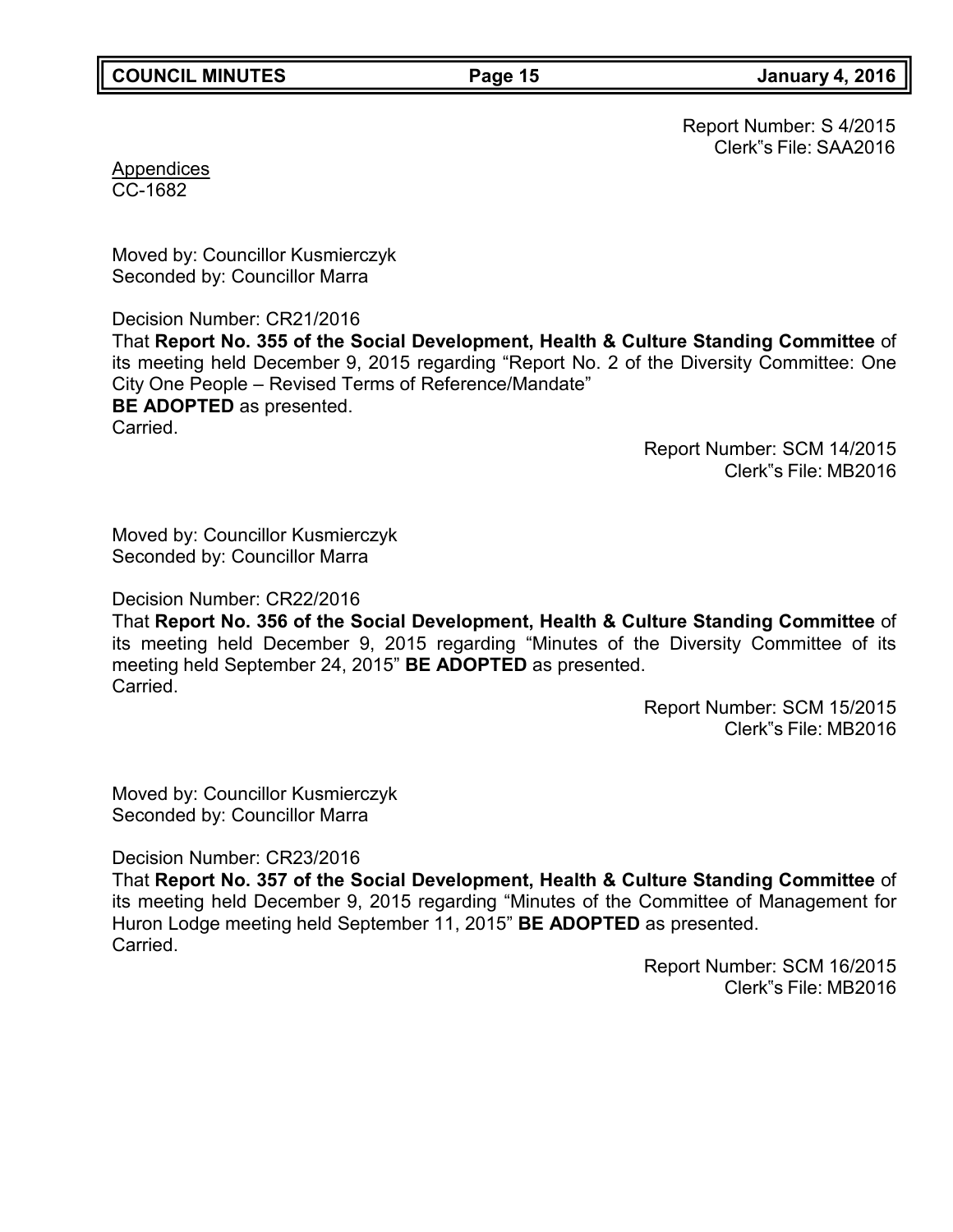# **COUNCIL MINUTES Page 16 January 4, 2016**

Moved by: Councillor Kusmierczyk Seconded by: Councillor Marra

Decision Number: CR24/2016 That **Report No. 358 of the Social Development, Health & Culture Standing Committee** of its meeting held December 9, 2015 regarding "Report No. 95 of the Board of Directors, Willistead Manor Inc." **BE ADOPTED** as presented. Carried.

> Report Number: SCM 9/2015 Clerk"s File: MB2016

Moved by: Councillor Kusmierczyk Seconded by: Councillor Marra

Decision Number: CR25/2016

That **Report No. 359 of the Social Development, Health & Culture Standing Committee** of its meeting held December 9, 2015 regarding "Report No. 96 of the Board of Directors, Willistead Manor Inc." **BE ADOPTED** as presented. Carried.

> Report Number: SCM 24/2015 Clerk"s File: MB2016

Moved by: Councillor Kusmierczyk Seconded by: Councillor Marra

Decision Number: CR26/2016

That **Report No. 360 of the Social Development, Health & Culture Standing Committee** of its meeting held December 9, 2015 regarding "Minutes of the Executive Committee and Board of Directors, Willistead Manor Inc. of its meeting held October 8, 2015" **BE ADOPTED** as presented. Carried.

> Report Number: SCM 82015 Clerk"s File: MB2016

Moved by: Councillor Kusmierczyk Seconded by: Councillor Marra

Decision Number: CR27/2016

That **Report No. 361 of the Social Development, Health & Culture Standing Committee** of its meeting held December 9, 2015 regarding "Minutes of the Executive Committee and Board of Directors, Willistead Manor Inc. of its meeting held November 12, 2015" **BE ADOPTED** as presented.

Carried.

Report Number: SCM 25/2015 Clerk"s File: MB2016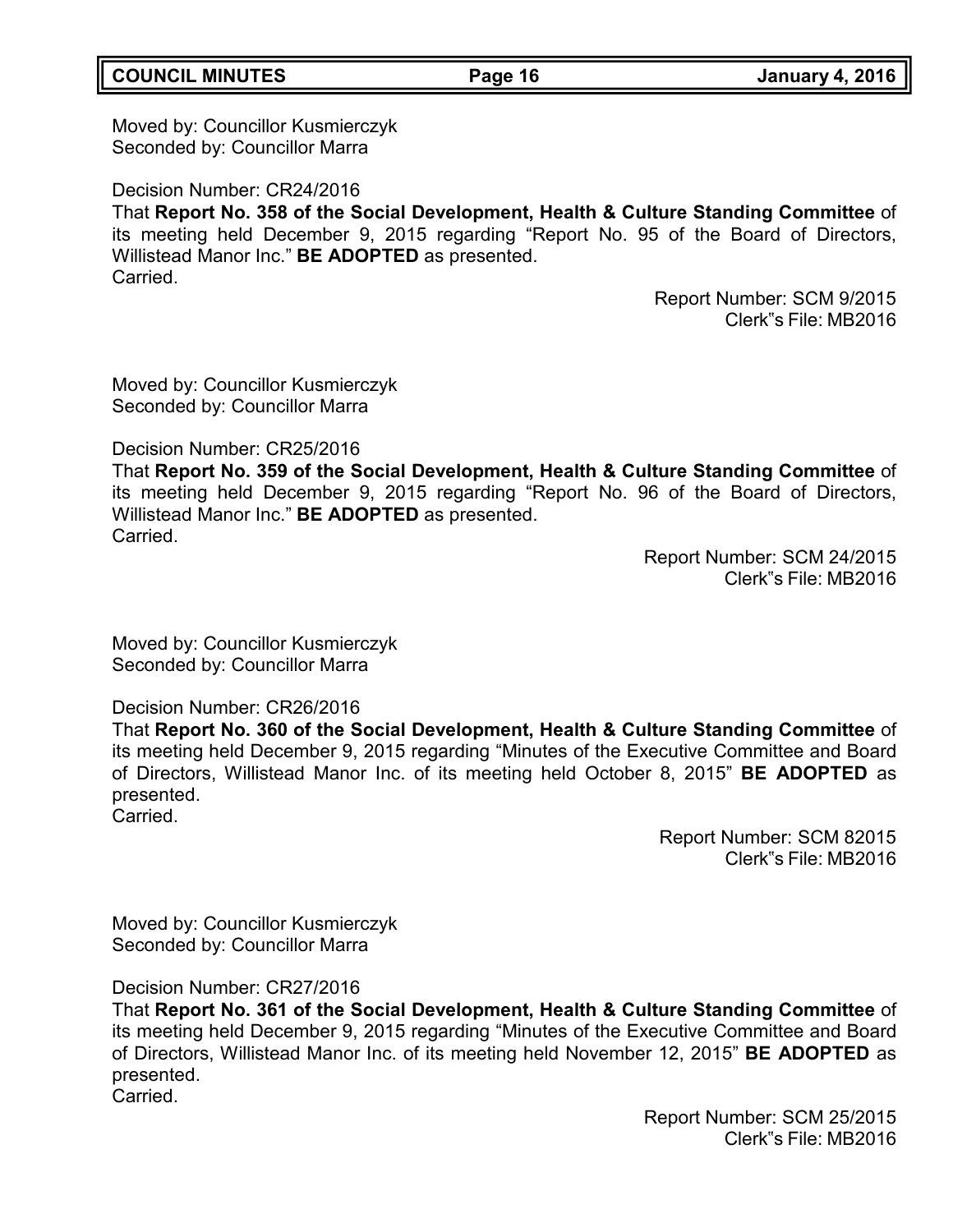Moved by: Councillor Marra Seconded by: Councillor Sleiman

Decision Number: CR28/2016

That **Report No. 362 of the Social Development, Health & Culture Standing Committee** of its meeting held December 9, 2015 regarding "Open Streets Windsor – Pilot Project" **BE DEFERRED** to the February 1, 2016 meeting of Council to allow for more time for public engagement. **Carried** 

> Report Number: S 23/2015 Clerk"s File: SPL/12373

Moved by: Councillor Kusmierczyk Seconded by: Councillor Marra

Decision Number: CR29/2016

That **Report No. 363 of the Social Development, Health & Culture Standing Committee** of its meeting held December 9, 2015 regarding "Welcome Centre Shelter for Women Request for Support to Seek Provincial Funding" **BE ADOPTED** as presented. Carried.

Councillor Bortolin discloses an interest and abstains from voting on this matter.

Report Number: S 54/2015 Clerk"s File: SS2016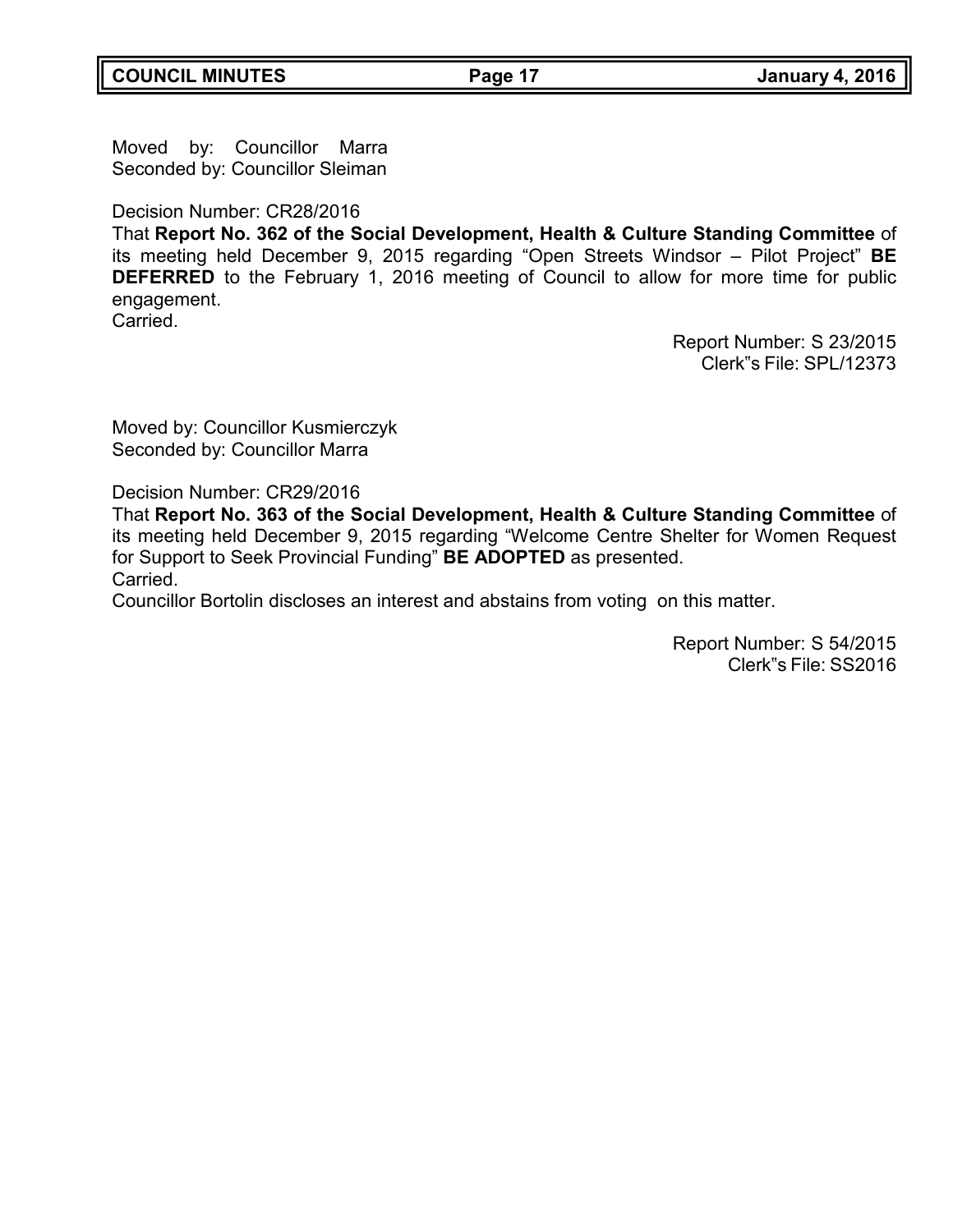| <b>COUNCIL MINUTES</b> |  |  |
|------------------------|--|--|
|------------------------|--|--|

**COUNCIL MINUTES Page 18 January 4, 2016**

**Adopted by Council at its meeting held January 4, 2016 [CR5-2016]** VC/bm

# **SPECIAL MEETING OF COUNCIL – IN CAMERA January 4, 2016**

### **Meeting called to order at: 5:45 p.m.**

### **Members in Attendance:**

Mayor D. Dilkens Councillor F. Francis Councillor J. Elliott Councillor C. Holt Councillor R. Bortolin Councillor J. Gignac Councillor H. Payne Councillor E. Sleiman Councillor I. Kusmierczyk

### **Members Absent:**

Councillor B. Marra Councillor P. Borrelli

### **Also in attendance:**

- J. Payne, Community Development and Health Commissioner and Corporate Leader Social Development, Health, Recreation and Culture
- M. Winterton, City Engineer and Corporate Leader Environmental Protection and Transportation
- V. Critchley, City Clerk/Licence Commissioner and Corporate Leader Public Engagement and Human Resources
- O. Colucci, Chief Financial Officer/City Treasurer and Corporate Leader Finance and Technology and Acting Chief Administrative Officer
- S. Askin-Hager, City Solicitor and Corporate Leader Economic Development and Public Safety
- C. Brown, CEO for YQG and WDTC/Corporate Leader of Transportation Services
- F. Scarfone, Manager of Real Estate Services (Item 1)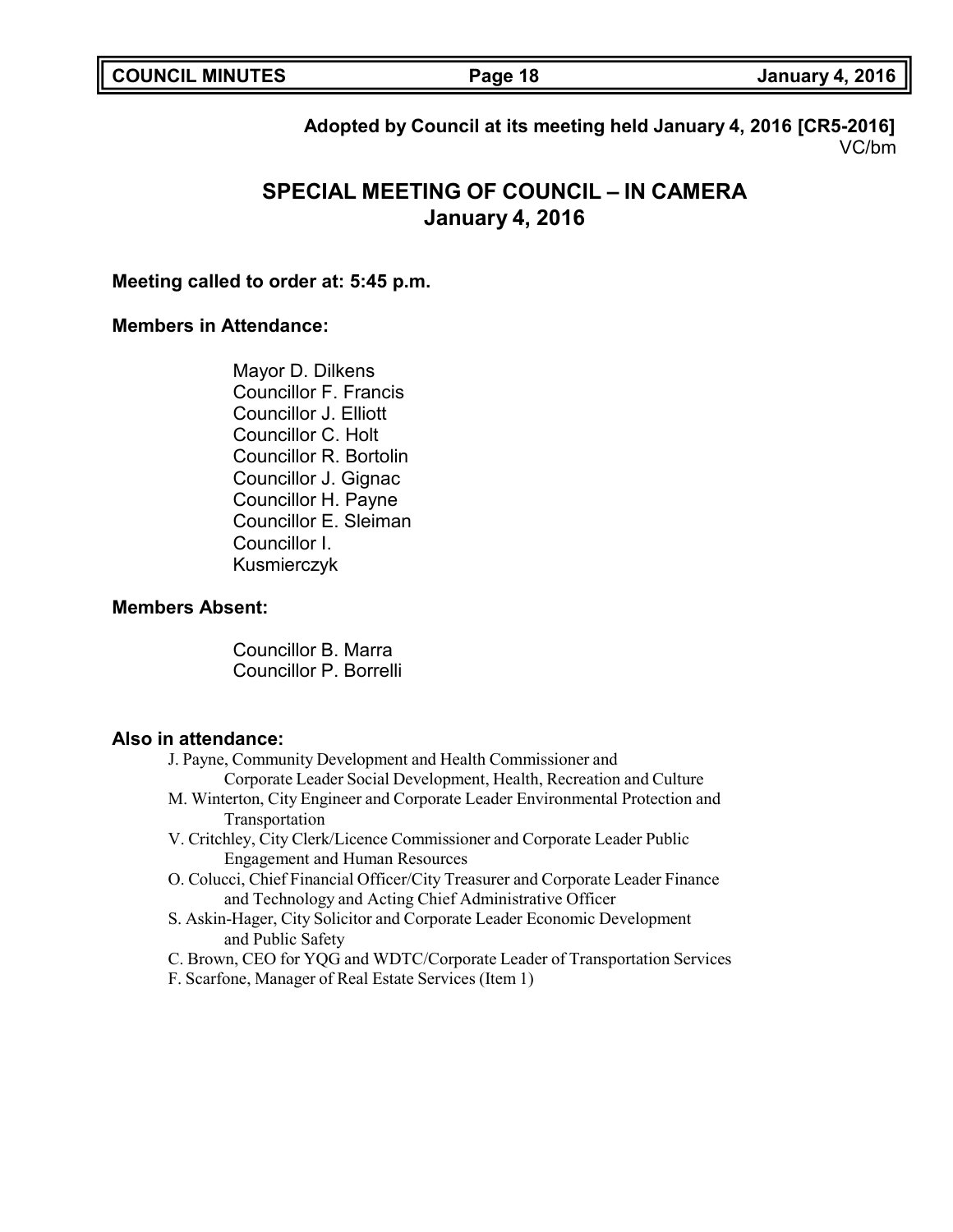| <b>COUNCIL MINUTES</b> | Page 19 | <b>January 4, 2016</b> |
|------------------------|---------|------------------------|
|                        |         |                        |

**Verbal Motion is presented by Councillor Sleiman, seconded by Councillor Elliott, to move in Camera for discussion of the following item(s):**

| Item No. | <b>Subject</b>                 | <b>Section</b>   |      |
|----------|--------------------------------|------------------|------|
|          |                                | Pursuant         | to   |
|          |                                | <b>Municipal</b> | Act, |
|          |                                | 2001, as amended |      |
|          | Property matter - sale of land | 239(2(c)         |      |

### **Motion Carried.**

### **Declarations of Pecuniary Interest:**

None declared.

**Discussion on the items of business. (Item 1)**

**Verbal Motion is presented by Councillor Sleiman, seconded by Councillor Elliott, to move back into public session.**

**Motion Carried.**

**Moved by Councillor Francis, seconded by Councillor Payne, THAT the Clerk BE DIRECTED to transmit the recommendation(s) contained in the report(s) discussed at the In-Camera Council Meeting held January 4, 2016 directly to Council for consideration at the next Regular Meeting.**

1. That the recommendation contained in the in-camera report from the Manager of Real Estate Services, City Solicitor and Corporate Leader Economic Development and Public Safety and Chief Financial Officer/City Treasurer and Corporate Leader Finance and Technology respecting a property matter – sale of land **BE APPROVED**.

**Motion Carried.**

**Moved by Councillor Bortolin, seconded by Councillor Holt, That the special meeting of council held January 4, 2016 BE ADJOURNED. (Time: 5:47 p.m.) Motion Carried.**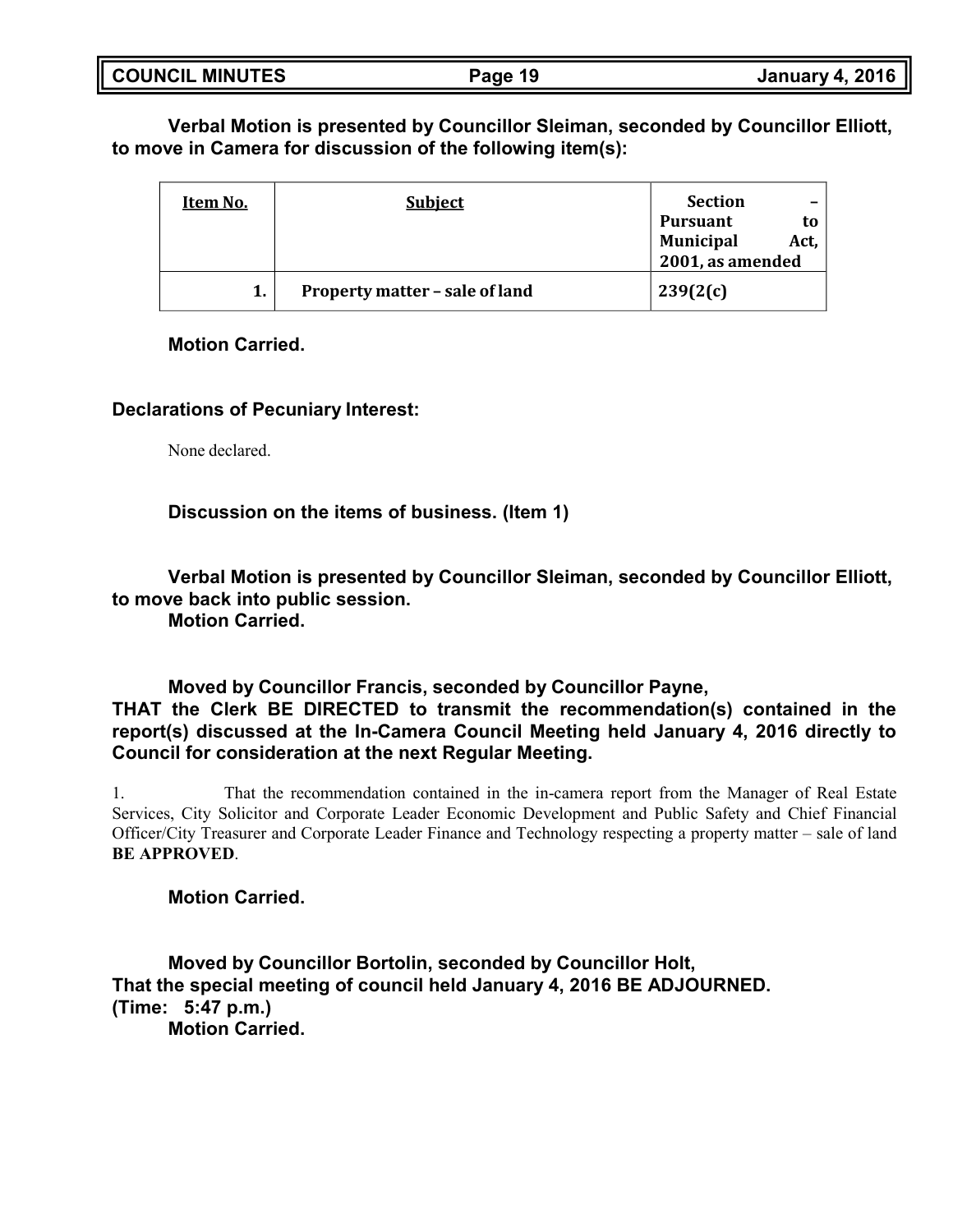| <b>COUNCIL MINUTES</b> |  |
|------------------------|--|
|------------------------|--|

**COUNCIL MINUTES Page 20 January 4, 2016**

### **Adopted by Council at its meeting held January 4, 2016 [CR14/2016]**

/AC Windsor, Ontario January 4, 2016

# **REPORT NO. 322** of the **ENVIRONMENT, TRANSPORTATION & PUBLIC SAFETY STANDING COMMITTEE**

of its meeting held November 18, 2015

**Present: Councillor Fred Francis Councillor Chris Holt Councillor Bill Marra (Chair) Councillor Hilary Payne Councillor Paul Borrelli**

That the following recommendations of the Environment, Transportation and Public Safety Standing Committee **BE APPROVED:**

Moved by Councillor Payne, seconded by Councillor Francis,

That the report of the City Engineer dated November 2, 2015 entitled— $\text{ }- \text{ }CQ38-2015$ Road Rehab of Woodlawn and Parkwood Avenues‖ **BE RECEIVED** for information. Carried.

S 35/2015 SW2015

Clerk's Note: The report of the Executive Director of Operations dated November 2, 2015 entitled ―*CQ38-2015 – Road Rehab of Woodlawn and Parkwood Avenues – City Wide"* is *attached* as background information.

The memo from the Executive Director of Operations dated November 18, 2015 entitled ―*Additional Information to Council: Report #S35/2015 – Road Rehab of Woodlawn and Parkwood Avenues"* is *attached* as additional information.

**CHAIRPERSON**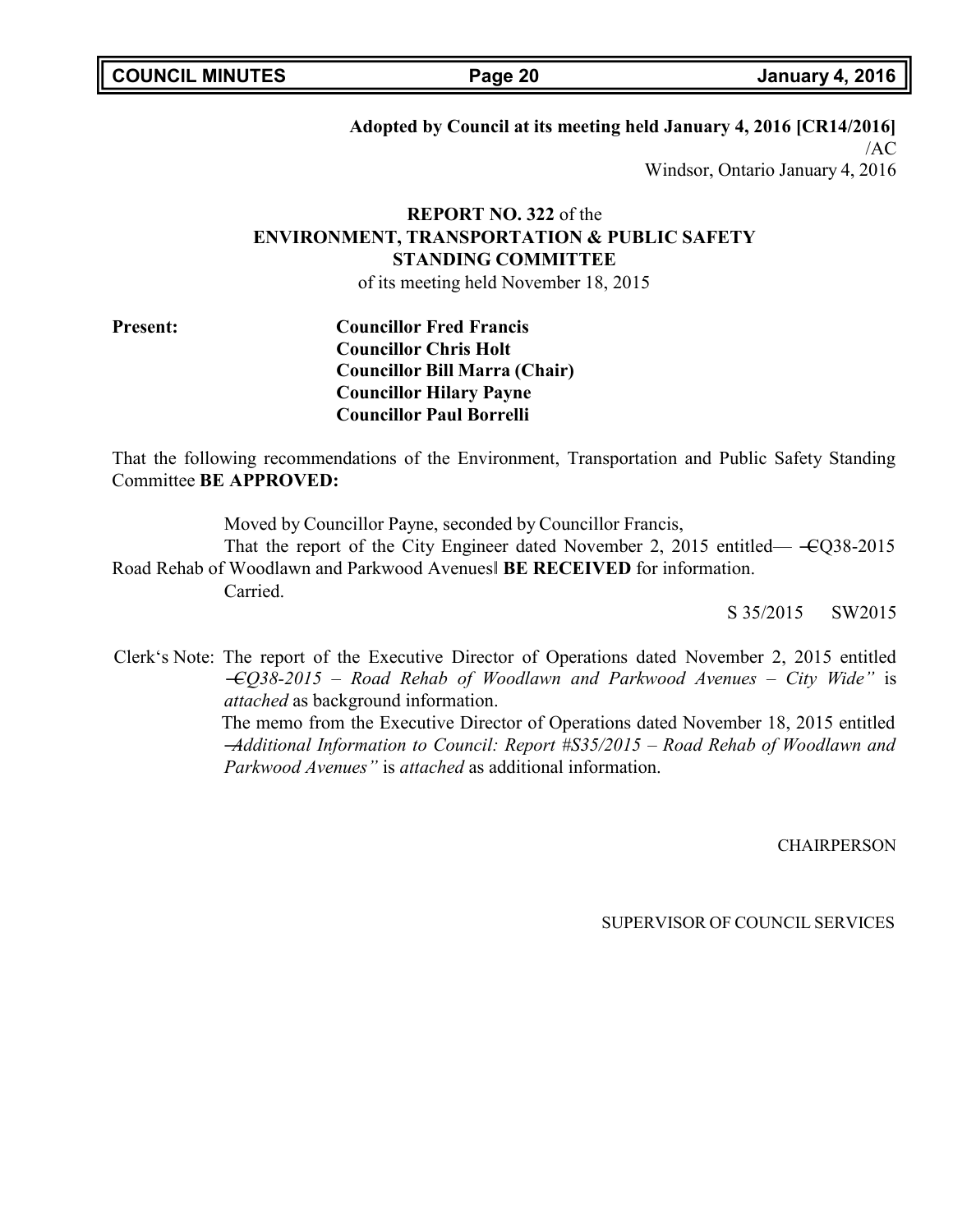**COUNCIL MINUTES Page 21 January 4, 2016**

### **Adopted by Council at its meeting held January 4, 2016 [CR15/2016]**

/AC Windsor, Ontario January 4, 2016

# **REPORT NO. 332** of the **PLANNING, HERITAGE & ECONOMIC DEVELOPMENT STANDING COMMITTEE**

of its meeting held November 9, 2015

**Present: Councillor Chris Holt Councillor Irek Kusmierczyk Councillor Ed Sleiman Councillor Bill Marra (Chair) Councillor Hilary Payne Barb Bjarneson Anthony Gyemi Dorian Moore**

That the following recommendations of the Planning, Heritage & Economic Development Standing Committee **BE APPROVED** as follows**:**

Moved by Councillor Payne, seconded by Councillor Holt,

THAT the Correspondence for the Planning, Heritage & Economic Development Standing Committee regarding the notice of Public Meeting to Consider an Amendment to Zoning By-Law 8600 (Robert Ethier, 3329 Sandwich Street) **BE RECEIVED** as presented. Carried.

CMC 3/2015 ZB/12330

*Clerk"s Note:*The Correspondence for Planning, Heritage & Economic Development Standing Committee regarding a zoning change for 3329 Sandwich Street is *attached* as background information.

**CHAIRPERSON**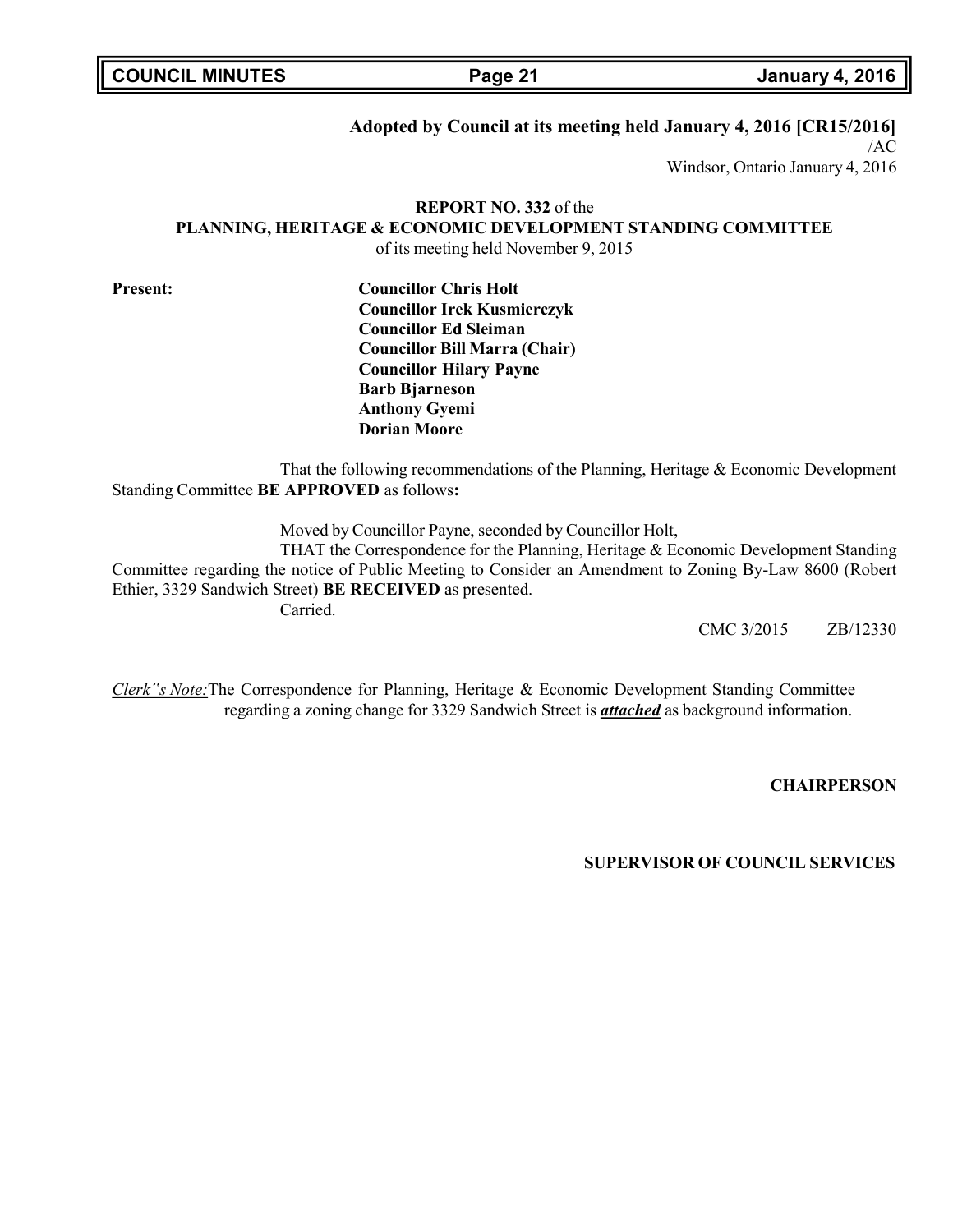**COUNCIL MINUTES Page 22 January 4, 2016**

### **Adopted by Council at its meeting held January 4, 2016 [CR16/2016]**

/AC

Windsor, Ontario January 4, 2016

# **REPORT NO. 333** of the **PLANNING, HERITAGE & ECONOMIC DEVELOPMENT STANDING COMMITTEE**

of its meeting held November 9, 2015

**Present: Councillor Chris Holt Councillor Irek Kusmierczyk Councillor Ed Sleiman Councillor Bill Marra (Chair) Councillor Hilary Payne Barb Bjarneson Anthony Gyemi Dorian Moore**

That the following recommendations of the Planning, Heritage & Economic Development Standing Committee **BE APPROVED** as follows**:**

Moved by B. Bjarneson, seconded by Councillor Holt,

1. That an amendment to Zoning By-law 8600 **BE APPROVED** changing the zoning of the northerly Part of Lot 10, Registered Plan 40 (PIN 01253-0323), situated on the east side of Sandwich Street, south of Brock Street, known municipally as 3329 Sandwich Street by adding a site specific provision with a holding symbol on the following basis:

- ―325. For the lands comprising of the northerly Part of Lot 10, Registered Plan 40 (PIN 01253- 0323), situated on the east side of Sandwich Street, south of Brock Street, one dwelling unit in an existing building ancillary to the main residential use in the main building is an additional permitted use. [ZDM 4; ZNG/4488]‖
- 2. That the holding symbol **BE REMOVED** when the Owner makes application to remove the holding symbol and when the following conditions have been satisfied:
	- a) The Owner obtain an occupancy permit for the one dwelling unit in the building identified as  $\rightarrow$  Bedroom housel in Appendix B – Applicant Site Plan in the Staff Report to the Planning, Heritage and Economic Development Standing Committee (File No. Z-013/15 [ZNG/4488]); and
	- b) The Owner obtain an additional municipal address number on the existing property for the dwelling unit in the building identified as  $-$  Bedroom housel in Appendix B – Applicant Site Plan in the Staff Report to the Planning, Heritage and Economic Development Standing Committee (File No. Z-013/15 [ZNG/4488]). Carried.

S 16/2015 ZB/12330

*Clerk"s Note:*The report of the City Planner dated October 23, 2015 entitled ―*Z-013/15 [ZNG/4488] – Robert Ethier – 3329 Sandwich St. Ward 2"* is *attached* as background information.

**CHAIRPERSON**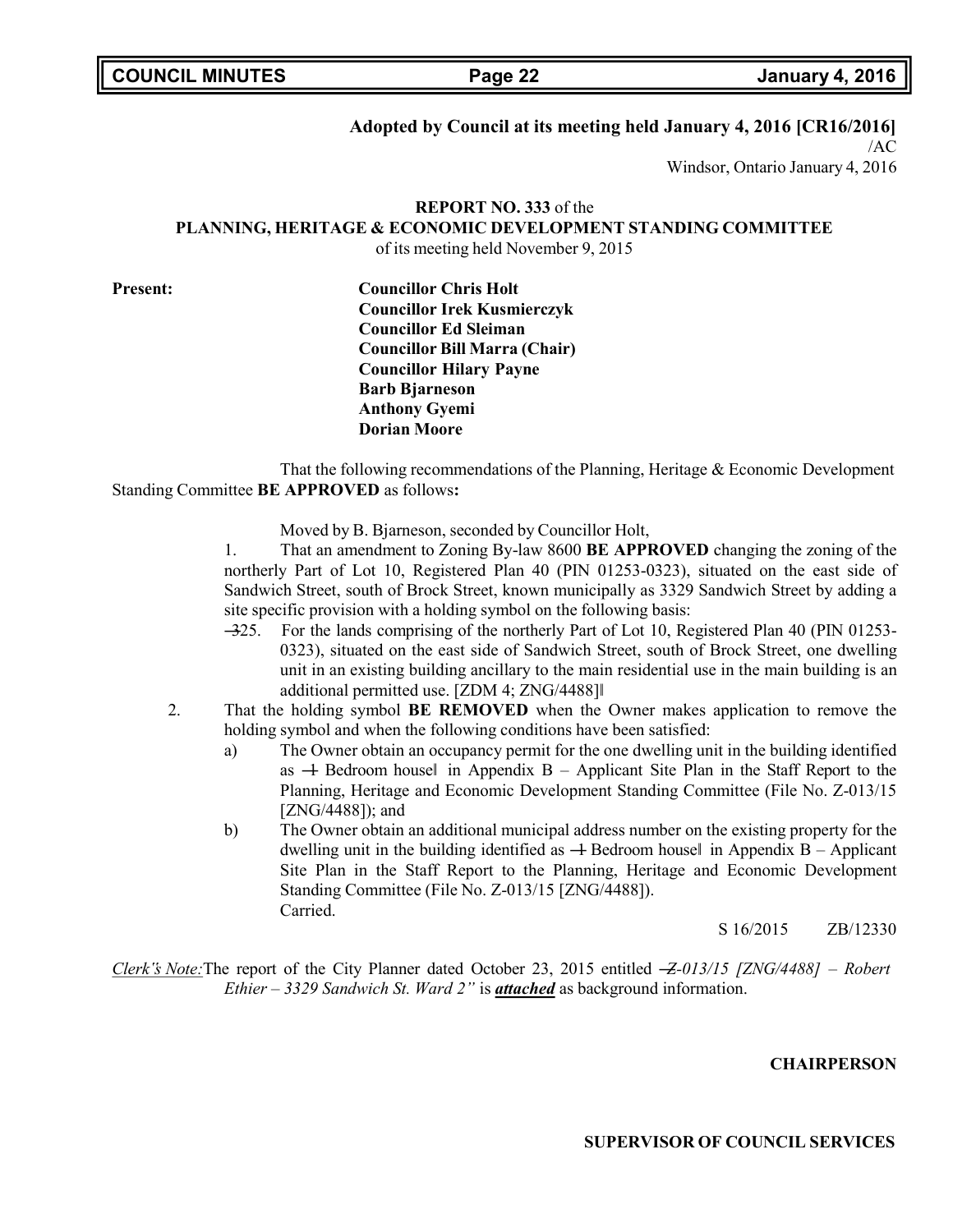**COUNCIL MINUTES Page 23 January 4, 2016**

### **Adopted by Council at its meeting held January 4, 2016 [CR17/2016]**

/AC

Windsor, Ontario January 4, 2016

# **REPORT NO. 338** of the **PLANNING, HERITAGE & ECONOMIC DEVELOPMENT STANDING COMMITTEE**

of its meeting held November 9, 2015

**Present: Councillor Chris Holt Councillor Irek Kusmierczyk Councillor Ed Sleiman Councillor Hilary Payne**

**Absent: Councillor Bill Marra (Chair)**

That the following recommendations of the Planning, Heritage & Economic Development Standing Committee **BE APPROVED** as follows**:**

Moved by Councillor Holt, seconded by Councillor Kusmierczyk,

- I. That the Planning and Building Department **BE DIRECTED** to prepare a Community Improvement Plan (CIP) and Urban Design Guidelines to implement a Facade Improvement Program for ‗Main Streets' under Section 28 of the *Planning Act* for the Wyandotte Town Centre and Walkerville Business Improvement Areas;
- II. That the Planning and Building Department **BE DIRECTED** to include the Wyandotte Town Centre and Walkerville Business Improvement Areas as the first \_Main Streets' to take advantage of funding through a Facade Improvement Program for Main Streets'; and
- III. That By-Law 42-1998 for the Commercial Area Facade Improvement Strategy Community Improvement for the City Centre Community Improvement Project Area Plan and By-Law 43- 1998 for the Commercial Area Facade Improvement Strategy Community Improvement Plan for Wyandotte Town Centre Community Improvement Project Area **BE REPEALED**. Carried.

S 14/2015 SPL/10759

*Clerk"s Note:*The report of the City Planner dated October 21, 2015 entitled ―*Facade Improvement Program for "Mainstreets"* is *attached* as background information.

**CHAIRPERSON**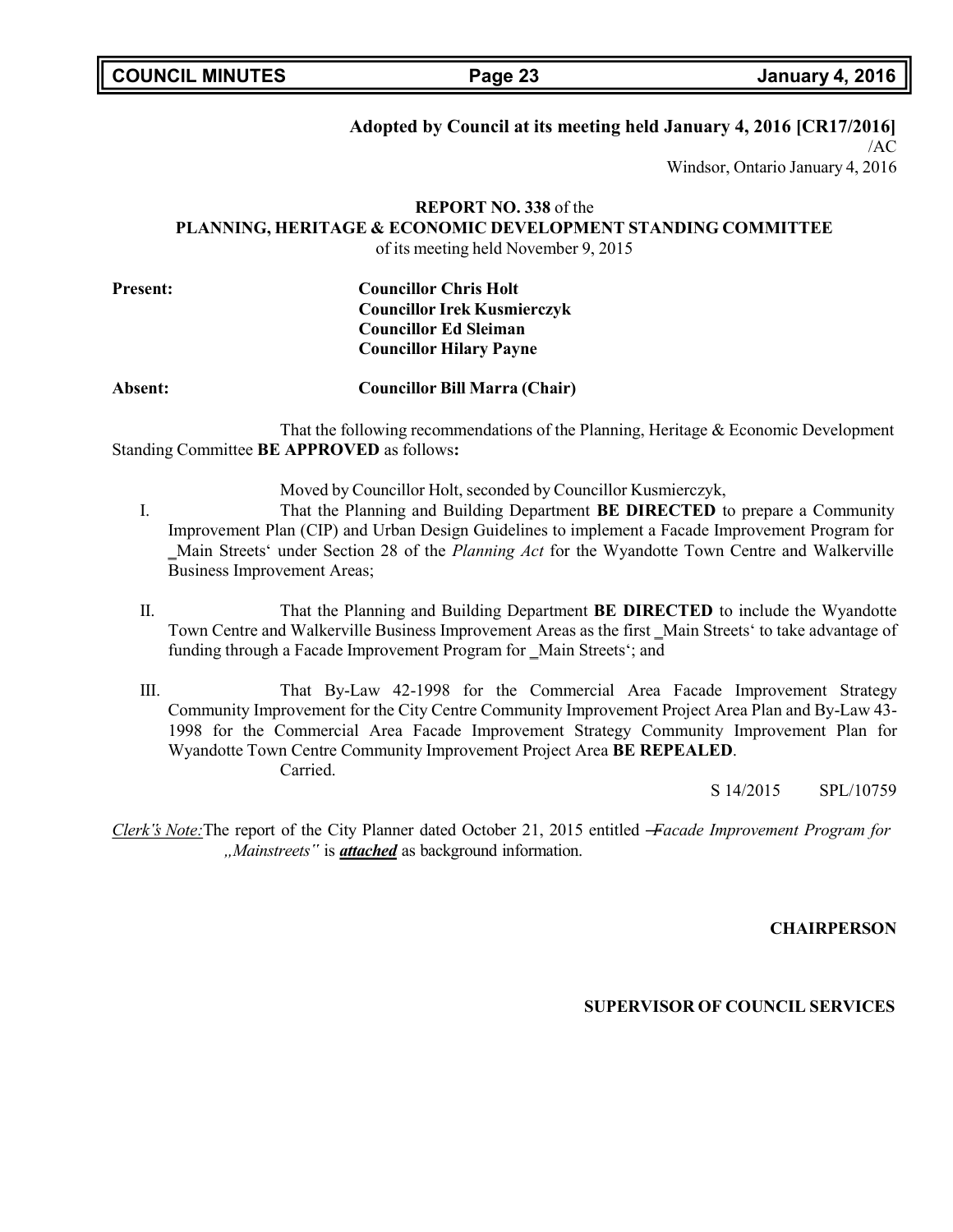**COUNCIL MINUTES Page 24 January 4, 2016**

### **Adopted by Council at its meeting held January 4, 2016 [CR18/2016]**

AC

Windsor, Ontario January 4, 2016

### **REPORT NO. 340** of the **PLANNING, HERITAGE & ECONOMIC DEVELOPMENT STANDING COMMITTEE**  $f$  its meeting held November 9, 2015

|  | of its meeting held November 9, 2013 |  |  |  |
|--|--------------------------------------|--|--|--|
|  |                                      |  |  |  |

| <b>Councillor Irek Kusmierczyk</b> |
|------------------------------------|
| <b>Councillor Ed Sleiman</b>       |
| <b>Councillor Hilary Payne</b>     |
|                                    |

**Absent: Councillor Bill Marra (Chair)**

That the following recommendations of the Planning, Heritage & Economic Development Standing Committee **BE APPROVED** as follows**:**

Moved by Councillor Kusmierczyk, seconded by Councillor Payne,

- I. That the 12ft (3.7m) wide east/west alley between Lamont Street and Valebrook Street, east of Sixth Street, abutting the properties municipally known as 2307, 2313, 2319, 2323, 2327, 2331, 2335, 2339, 2343, 2347, 2351, and 2357 Lamont Street, shown on Drawing No. CC-1680 *attached* hereto as **Appendix "A", BE ASSUMED** for subsequent closure;
- II. That the 12ft (3.7m) wide east/west alley between Lamont Street and Valebrook Street, east of Sixth Street, abutting the properties municipally known as 2307, 2313, 2319, 2323, 2327, 2331, 2335, 2339, 2343, 2347, 2351, and 2357 Lamont Street, shown on Drawing No. CC-1680 *attached* hereto as **Appendix "A", BE CLOSED AND CONVEYED** to the abutting property owners;
- III. Conveyance Cost **BE SET** as follows: Abutting properties zoned RD2.3 & DRD1.1: \$1.00 plus deed preparation plus proportionate share of survey cost.
- IV. That The City Planner **BE REQUESTED** to supply the appropriate legal description, in accordance with Drawing Number. CC-1680, *attached* hereto as **Appendix "A";**
- V. That The City Planner, or designate, **BE AUTHORIZED** to publish the required legal notice;
- VI. That The City Solicitor **BE REQUESTED** to prepare the necessary by-law(s);
- VII. That The Chief Administrative Officer and City Clerk **BE AUTHORIZED** to sign all necessary documents approved as to form and content satisfactory to the City Solicitor; and
- VIII. That the matter **BE COMPLETED** electronically pursuant to By-law Number 366-2003. Carried.

S 8/2015 SAA2015

### **CHAIRPERSON**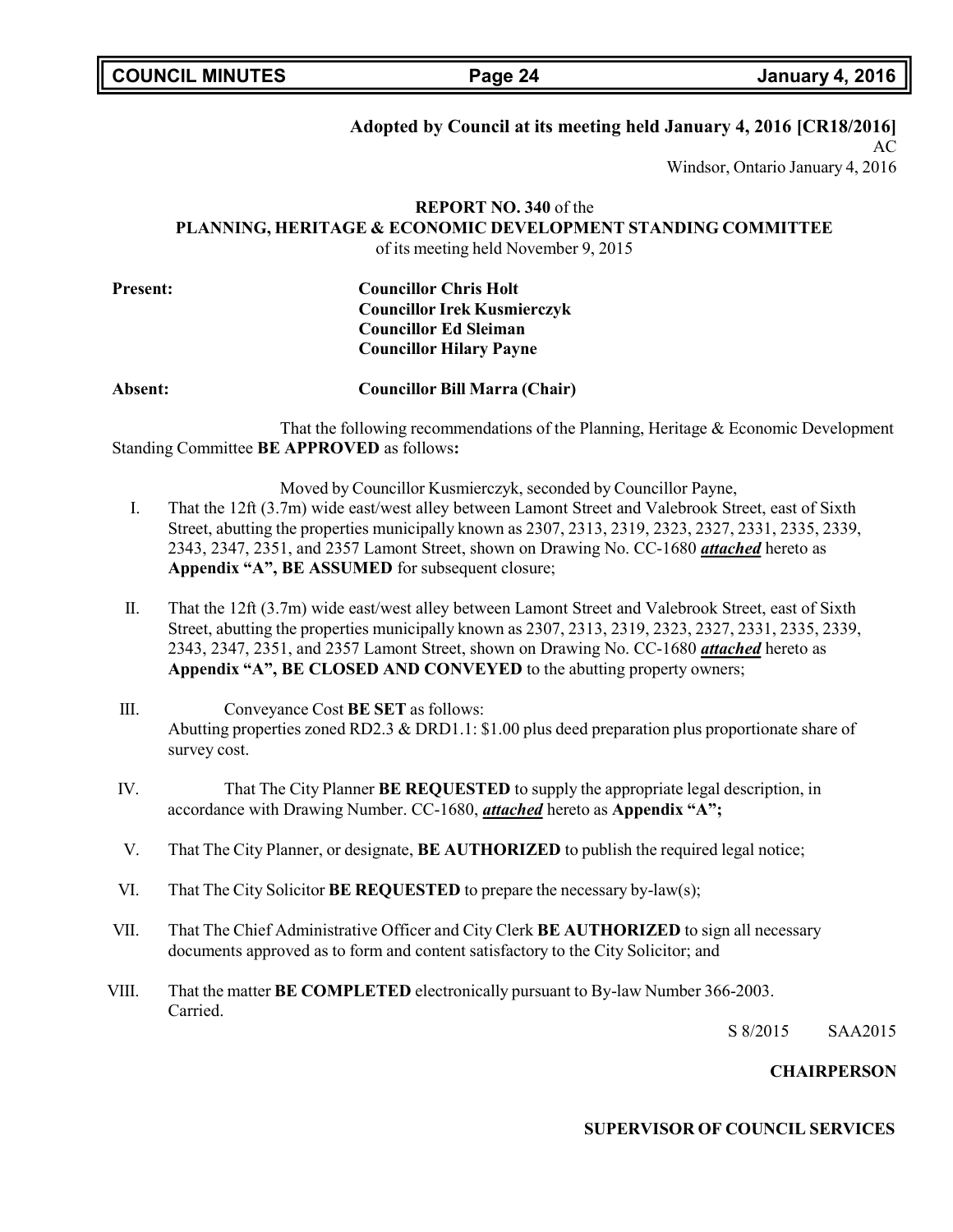**COUNCIL MINUTES Page 25 January 4, 2016**

# **Adopted by Council at its meeting held January 4, 2016 [CR19/2016]**

/AC

Windsor, Ontario January 4, 2016

# **REPORT NO. 341** of the **PLANNING, HERITAGE & ECONOMIC DEVELOPMENT STANDING COMMITTEE**

of its meeting held November 9, 2015

| <b>Present:</b> | <b>Councillor Chris Holt</b>         |
|-----------------|--------------------------------------|
|                 | <b>Councillor Irek Kusmierczyk</b>   |
|                 | <b>Councillor Ed Sleiman</b>         |
|                 | <b>Councillor Hilary Payne</b>       |
| Absent:         | <b>Councillor Bill Marra (Chair)</b> |

That the following recommendations of the Planning, Heritage & Economic Development Standing Committee **BE APPROVED** as follows**:**

Moved by Councillor Holt, seconded by Councillor Payne,

THAT Report No. S 18-2015 updating Council on the use and implementation of the Brownfield Redevelopment and Economic Revitalization Community Improvement Plans and providing a response to CQ8-2015 **BE RECEIVED** for information; and THAT Administration **BE DIRECTED** to initiate a comprehensive review of the

Brownfield Redevelopment and Economic Revitalization Community Improvement Plans.

Carried.

S 18/2015 Z/8955 SPL/10759

*Clerk"s Note:*The report of the City Planner dated October 23, 2015 entitled ―*Brownfield Redevelopment and Economic Revitalization Community Improvement Plans (CIP) – 2015 Update and Responses to CQ8-2015"* is *attached* as background information.

*Clerk"s Note:* Also *attached* are site photos submitted by Administration as additional information.

**CHAIRPERSON**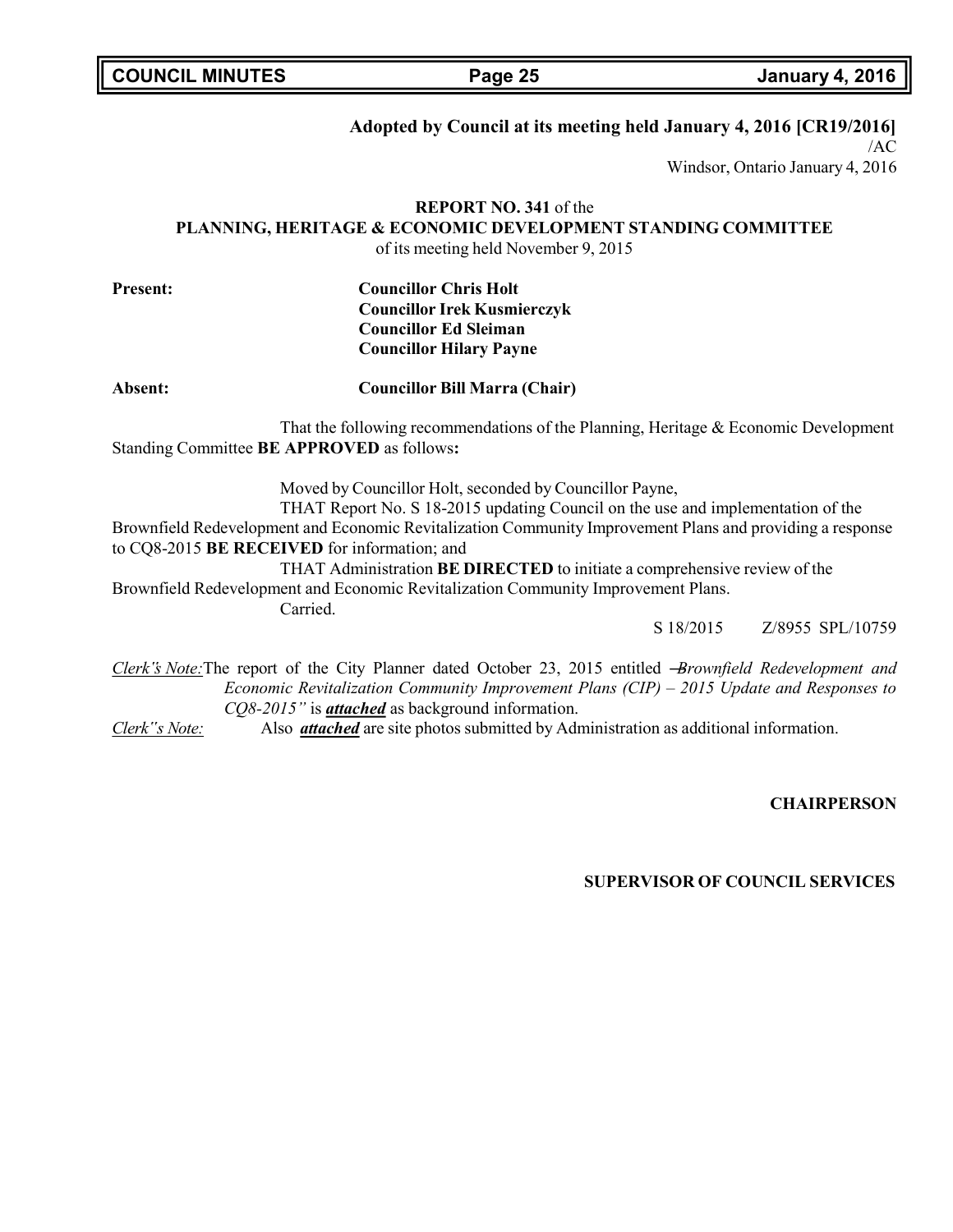**COUNCIL MINUTES Page 26 January 4, 2016**

### **Adopted by Council at its meeting held January 4, 2016 [CR20/2016]**

 $/AC$ 

Windsor, Ontario January 4, 2016

# **REPORT NO. 342** of the **PLANNING, HERITAGE & ECONOMIC DEVELOPMENT STANDING COMMITTEE**

of its meeting held November 9, 2015

| <b>Present:</b> | <b>Councillor Chris Holt</b><br><b>Councillor Irek Kusmierczyk</b><br><b>Councillor Ed Sleiman</b><br><b>Councillor Hilary Payne</b>                                                                                                                                  |
|-----------------|-----------------------------------------------------------------------------------------------------------------------------------------------------------------------------------------------------------------------------------------------------------------------|
| Absent:         | <b>Councillor Bill Marra (Chair)</b>                                                                                                                                                                                                                                  |
|                 | That the following recommendations of the Planning, Heritage & Economic Development<br>Standing Committee BE APPROVED as follows:                                                                                                                                     |
| IX.             | Moved by Councillor Payne, seconded by Councillor Kusmierczyk,<br>That the 66ft (20.1m) wide portion of Elsmere Avenue right-of way located north of South<br>Pacific Avenue, abutting the south limit of the Canadian Pacific Railway Corridor, shown on Drawing No. |
|                 | CC-1682 <i>attached</i> hereto as <b>Appendix "A", BE ASSUMED</b> for subsequent closure;                                                                                                                                                                             |
|                 | That the 66ft (20 1m) wide portion of Flsmere Avenue right-of way located north of South                                                                                                                                                                              |

X. That the 66ft (20.1m) wide portion of Elsmere Avenue right-of way located north of South Pacific Avenue, abutting the south limit of the Canadian Pacific Railway Corridor, shown on Drawing No. CC-1682 *attached* hereto as **Appendix "A", BE CLOSED AND RETAINED** by the Corporation of the City of Windsor for the purpose of sale as residential building lot(s);

XI. The City Planner **BE REQUESTED** to supply the appropriate legal description, in accordance with Drawing Number. CC-1682, *attached* hereto as **Appendix "A";**

- XII. That the City Planner, or designate, **BE AUTHORIZED** to publish the required legal notice;
- XIII. That the City Solicitor **BE REQUESTED** to prepare the necessary by-law(s);
- XIV. That the Chief Administrative Officer and City Clerk **BE AUTHORIZED** to sign all necessary documents approved as to form and content satisfactory to the City Solicitor; and
- XV. That the matter **BE COMPLETED** electronically pursuant to By-law Number 366-2003. Carried.

S 4/2015 SAA2015

*Clerk"s Note:*The report of the City Planner dated October 30, 2015 entitled ―*Request to close part of Elsmere Avenue, from the north limit of South Pacific Avenue to the south limit of the Canadian Pacific Railway – Ward 10 File No.: SAS/4479"* is *attached* as background information.

**CHAIRPERSON**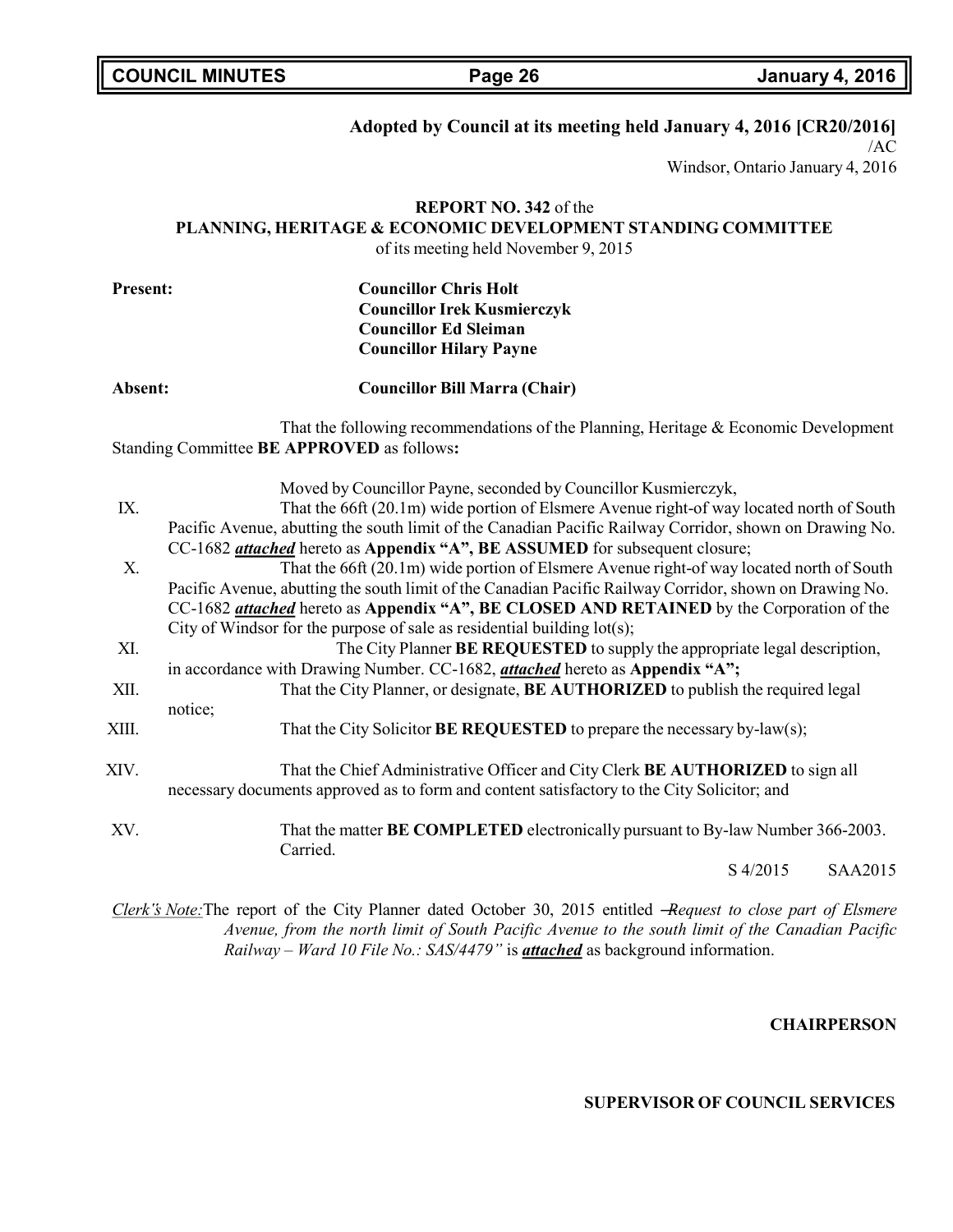|  | <b>COUNCIL MINUTES</b> |
|--|------------------------|
|--|------------------------|

**COUNCIL MINUTES Page 27 January 4, 2016**

### **Adopted by Council at its meeting held January 4, 2016 [CR21/2016]**

**/**AC Windsor, Ontario, January 4, 2015

# **REPORT NO. 355** of the **SOCIAL DEVELOPMENT, HEALTH & CULTURE STANDING COMMITTEE**

of its meeting held December 9, 2015

**Present: Councillor Ed Sleiman, Chair Councillor Paul Borrelli Councillor Rino Bortolin Councillor John Elliott Councillor Jo-Anne Gignac**

That the following recommendation of the Social Development, Health and Culture Standing Committee **BE APPROVED** as follows**:**

Moved by Councillor Gignac, seconded by Councillor Bortolin,

THAT Report No. 2 of the Diversity Committee: One City One People of its meeting held September 24, 2015 regarding the Revised Terms of Reference/Mandate for the Diversity Committee **BE APPROVED** as presented.

> Carried. Councillor Elliott was absent at the time the vote was taken.

Clerk's Note: Report No. 2 of the Diversity Committee: One City One People is *attached* as background information.

**SCM 14/2015 MB2015**

**CHAIRPERSON**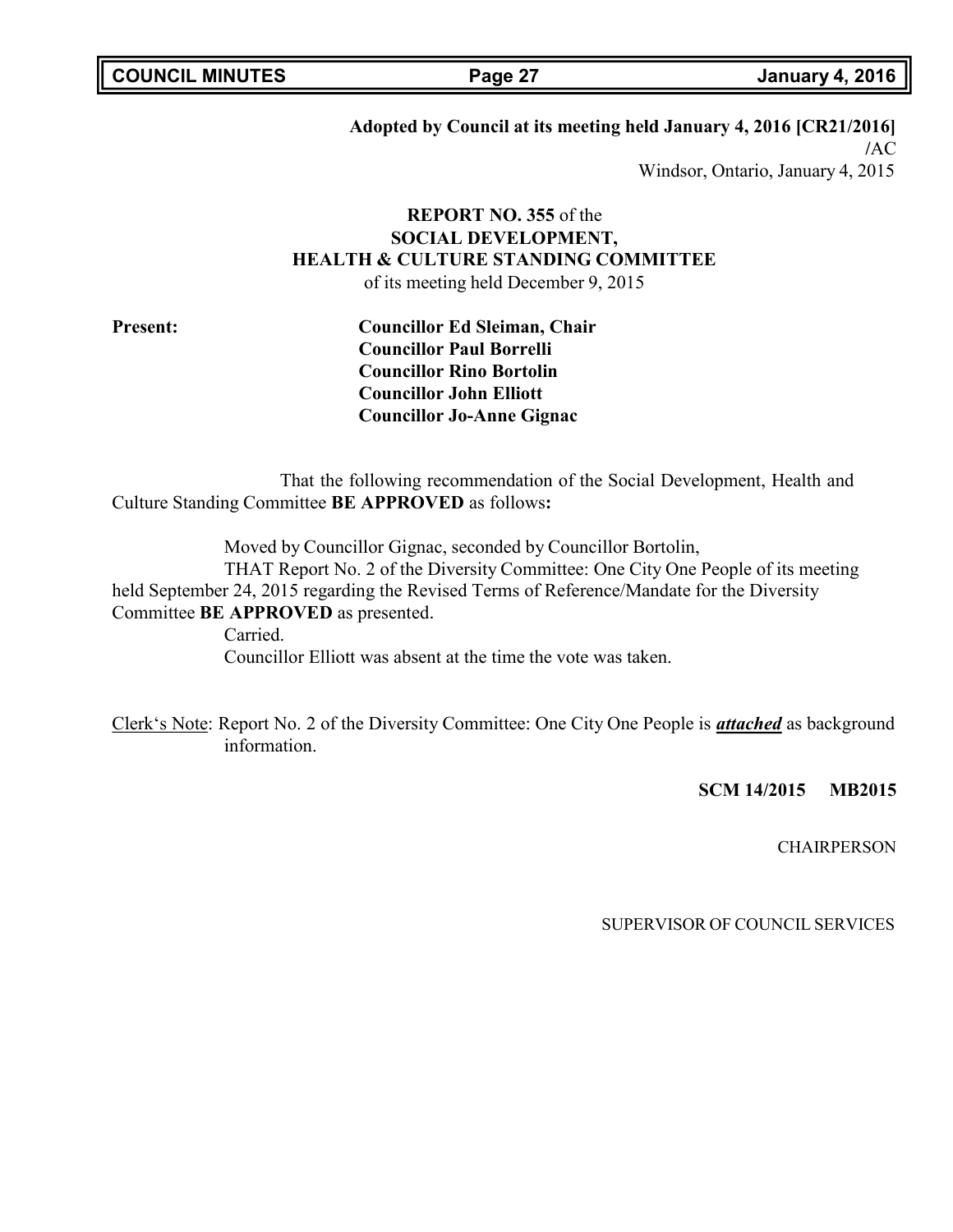### **Adopted by Council at its meeting held January 4, 2016 [CR22/2016]**

**/**AC Windsor, Ontario, January 4, 2015

# **REPORT NO. 356** of the **SOCIAL DEVELOPMENT, HEALTH & CULTURE STANDING COMMITTEE**

of its meeting held December 9, 2015

**Present: Councillor Ed Sleiman, Chair Councillor Paul Borrelli Councillor Rino Bortolin Councillor John Elliott Councillor Jo-Anne Gignac**

That the following recommendation of the Social Development, Health and Culture Standing Committee **BE APPROVED** as follows**:**

Moved by Councillor Gignac, seconded by Councillor Bortolin, THAT the minutes of the Diversity Committee meeting held September 24, 2015 **BE**

**RECEIVED** for information. Carried.

Councillor Elliott was absent at the time the vote was taken.

Clerk's Note: The minutes of the Diversity Committee meeting held September 24, 2015 are *attached* as background information.

**SCM 15/2015 MB2015**

**CHAIRPERSON**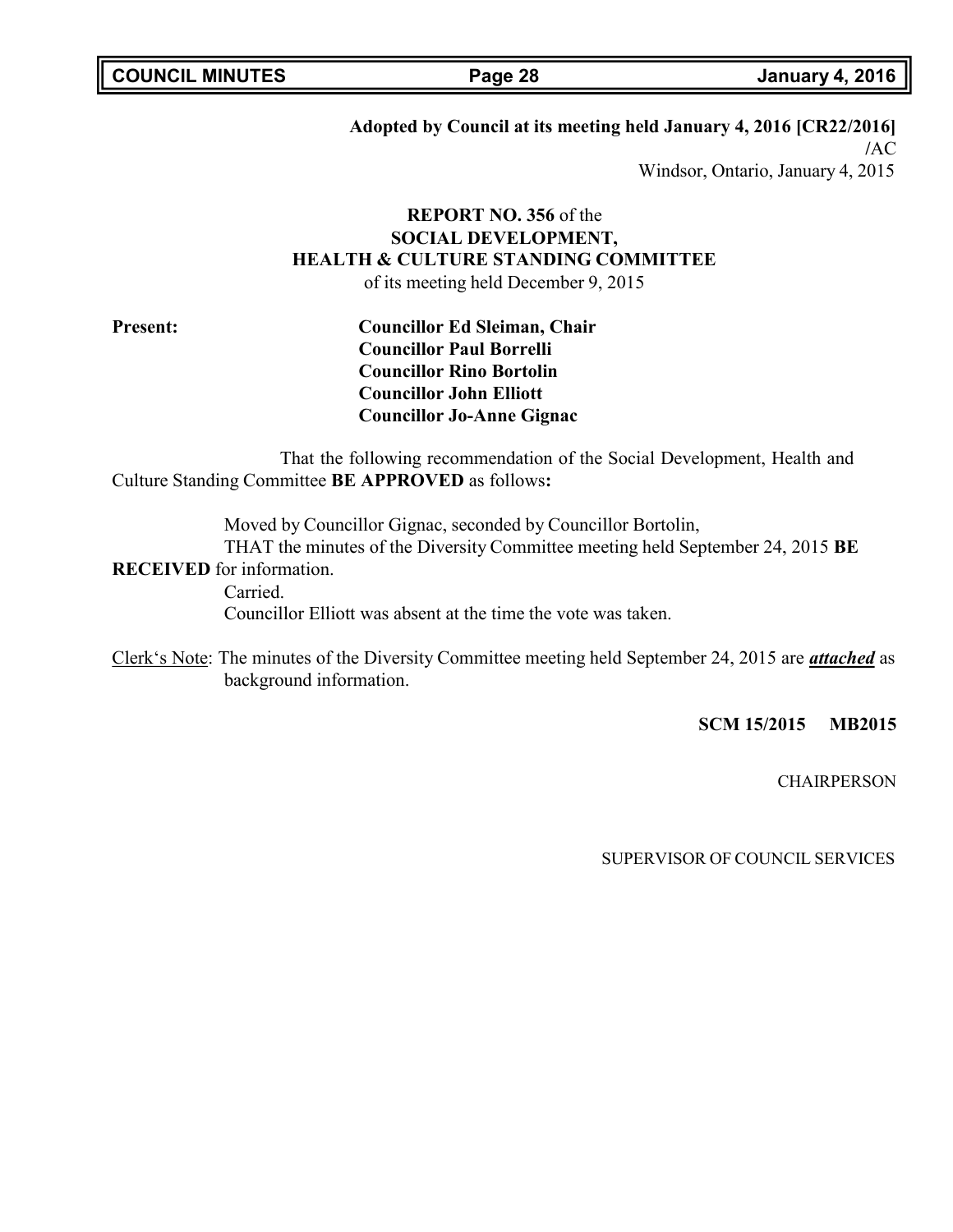### **Adopted by Council at its meeting held January 4, 2016 [CR23/2016]**

**/**AC Windsor, Ontario, January 4, 2015

# **REPORT NO. 357** of the **SOCIAL DEVELOPMENT, HEALTH & CULTURE STANDING COMMITTEE**

of its meeting held December 9, 2015

**Present: Councillor Ed Sleiman, Chair Councillor Paul Borrelli Councillor Rino Bortolin Councillor John Elliott Councillor Jo-Anne Gignac**

That the following recommendation of the Social Development, Health and Culture Standing Committee **BE APPROVED** as follows**:**

Moved by Councillor Gignac, seconded by Councillor Bortolin, THAT the minutes of the Committee of Management for Huron Lodge meeting held September 11, 2015 **BE RECEIVED** for information. Carried.

Councillor Elliott was absent at the time the vote was taken.

Clerk's Note: The minutes of the Committee of Management for Huron Lodge meeting held September 11, 2015 are *attached* as background information.

**SCM 16/2015 MB2015**

**CHAIRPERSON**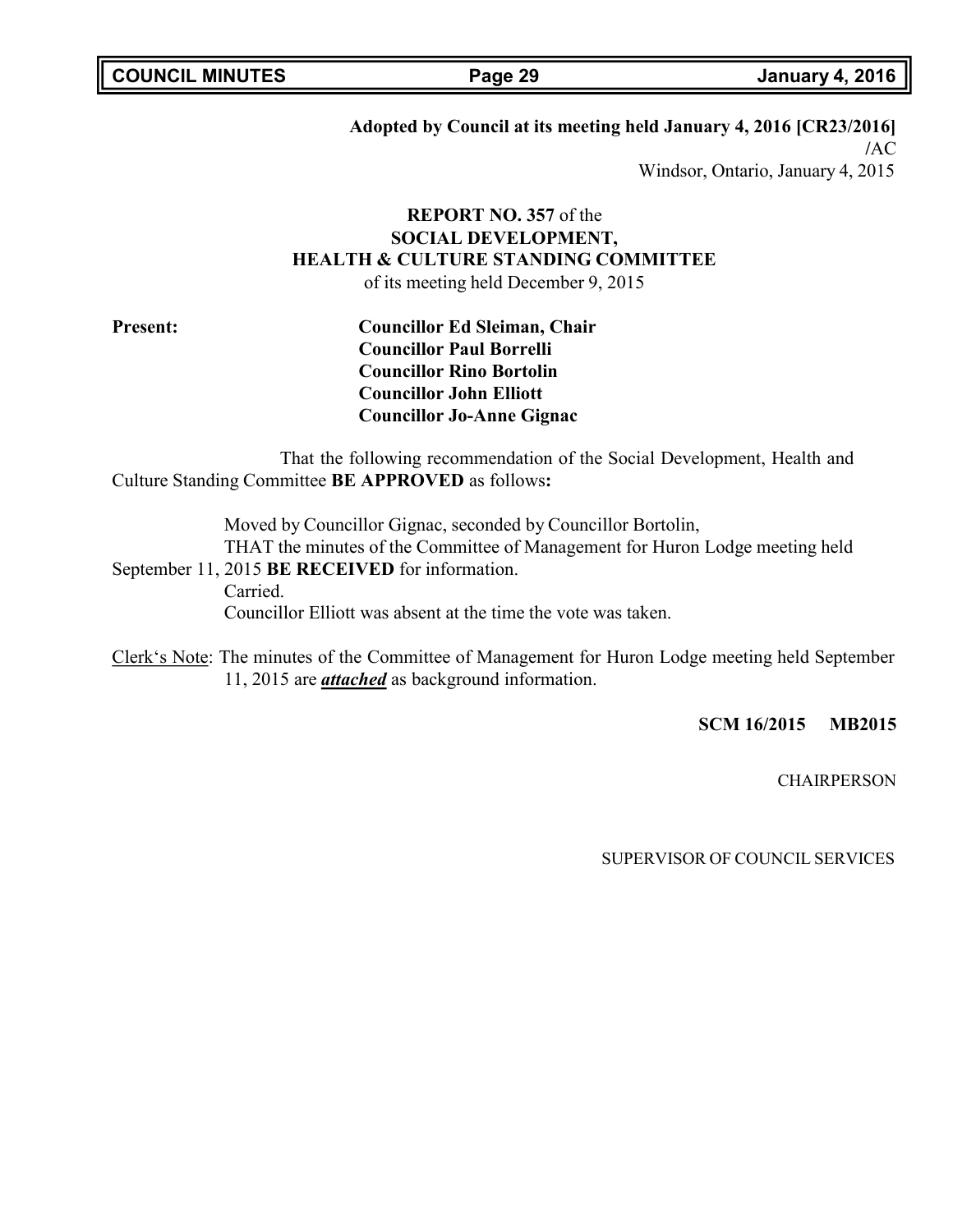### **Adopted by Council at its meeting held January 4, 2016 [CR24/2016]**

**/**AC Windsor, Ontario, January 4, 2015

# **REPORT NO. 358** of the **SOCIAL DEVELOPMENT, HEALTH & CULTURE STANDING COMMITTEE**

of its meeting held December 9, 2015

**Present: Councillor Ed Sleiman, Chair Councillor Paul Borrelli Councillor Rino Bortolin Councillor John Elliott Councillor Jo-Anne Gignac**

That the following recommendation of the Social Development, Health and Culture Standing Committee **BE APPROVED** as follows**:**

Moved by Councillor Gignac, seconded by Councillor Bortolin,

THAT Report No. 95 of the Board of Directors, Willistead Manor Inc. of its meeting held October 8, 2015 regarding the appointment of D. Sanborn as Chairperson, Board of Directors, Willistead Manor Inc., for the term expiring August 17, 2016 **BE APPROVED.**

Carried.

Councillor Elliott was absent at the time the vote was taken.

Clerk's Note: Report No. 95 of the Board of Directors, Willistead Manor Inc. of its meeting held October 8, 2015 is *attached* as background information.

**SCM 9/2015 MB2015**

**CHAIRPERSON**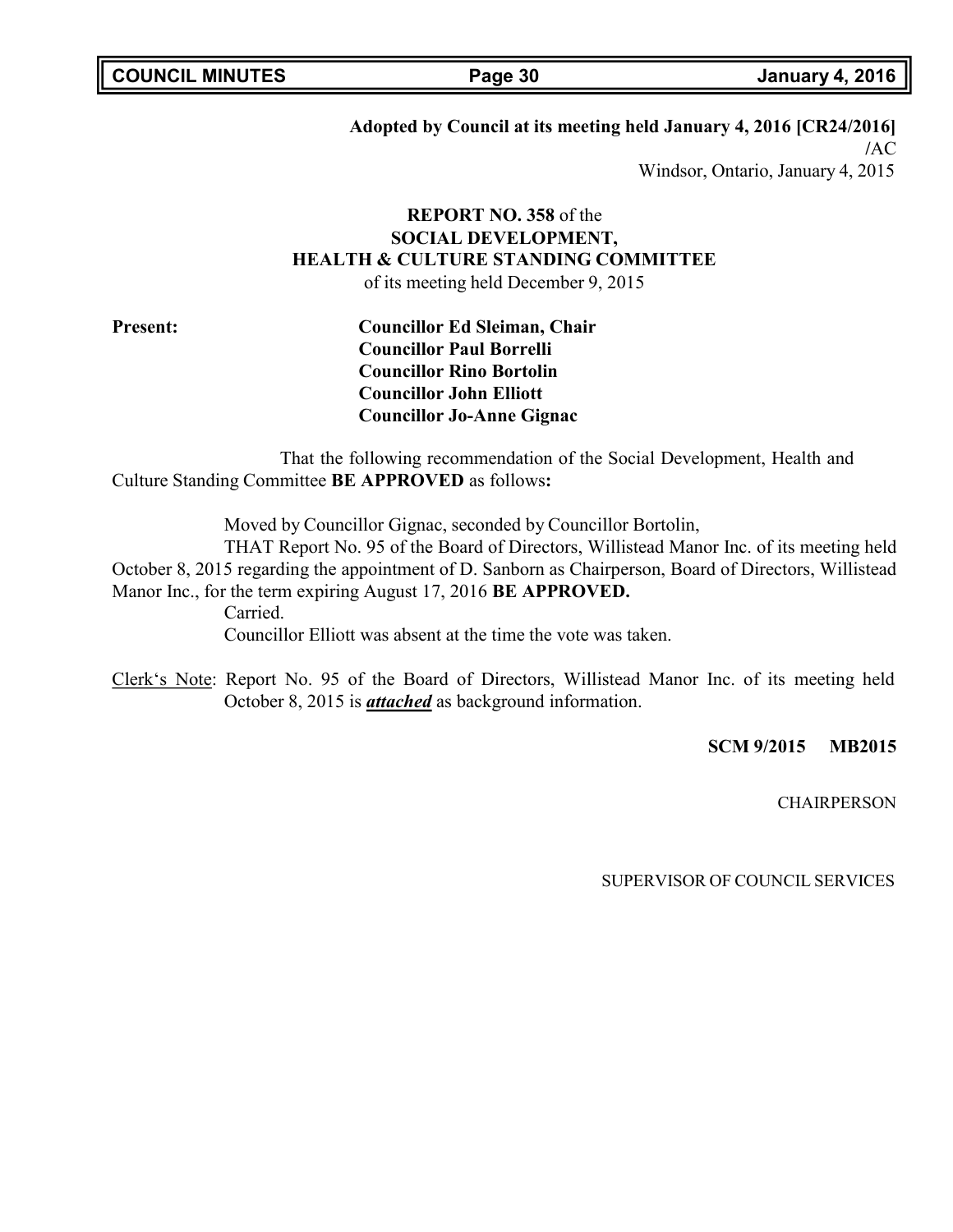### **Adopted by Council at its meeting held January 4, 2016 [CR25/2016]**

**/**AC Windsor, Ontario, January 4, 2015

# **REPORT NO. 359** of the **SOCIAL DEVELOPMENT, HEALTH & CULTURE STANDING COMMITTEE**

of its meeting held December 9, 2015

**Present: Councillor Ed Sleiman, Chair Councillor Paul Borrelli Councillor Rino Bortolin Councillor John Elliott Councillor Jo-Anne Gignac**

That the following recommendation of the Social Development, Health and Culture Standing Committee **BE APPROVED** as follows**:**

Moved by Councillor Gignac, seconded by Councillor Bortolin,

THAT Report No. 96 of the Board of Directors, Willistead Manor Inc. of its meeting held November 12, 2015 granting R. Easterbrook a leave of absence from the Willistead Manor Board of Directors until September 2016 **BE APPROVED**.

Carried.

Councillor Elliott was absent at the time the vote was taken.

Clerk's Note: Report No. 96 of the Board of Directors, Willistead Manor Inc. of its meeting held November 12, 2015 is *attached* as background information.

**SCM 24/2015 MB2015**

**CHAIRPERSON**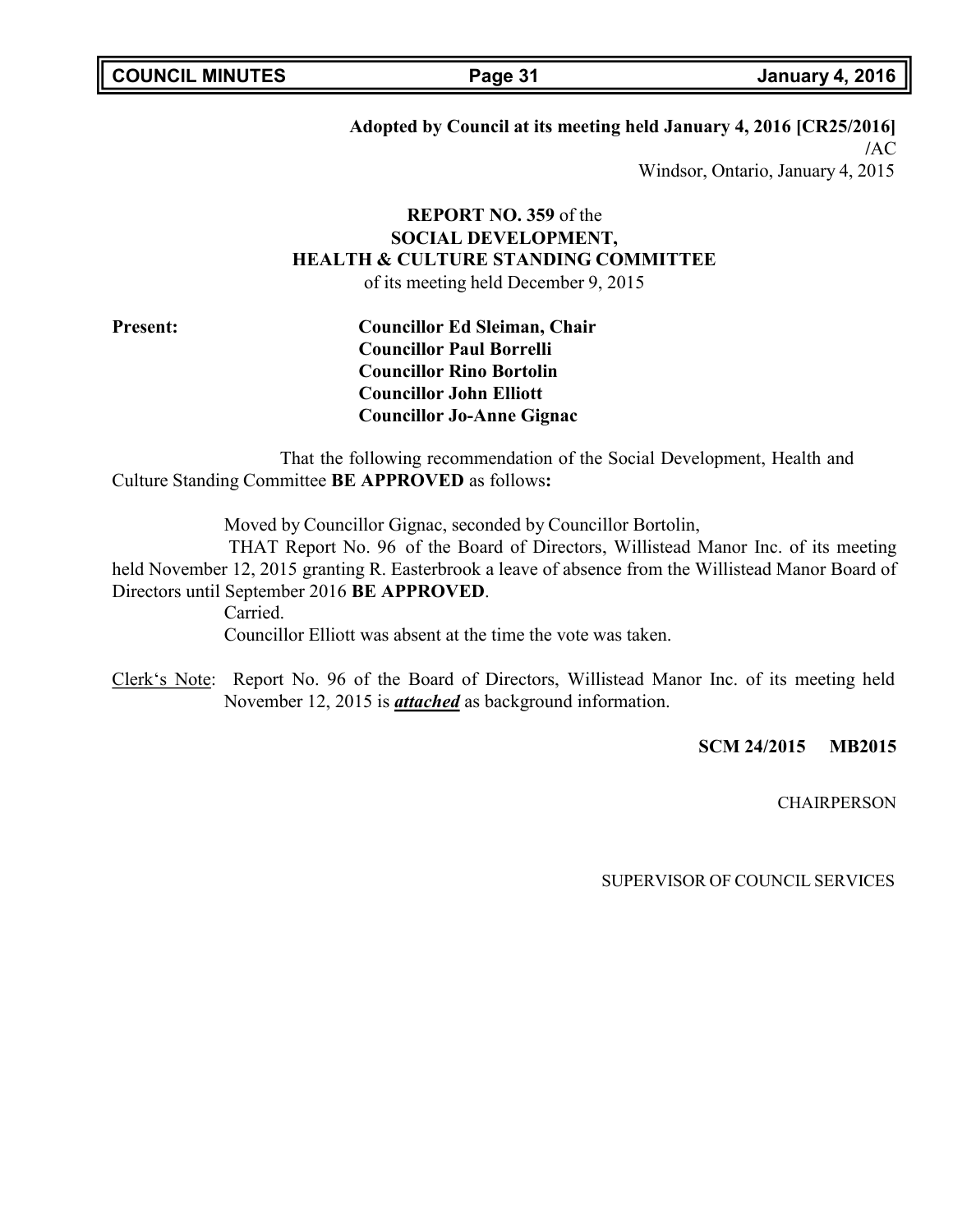### **Adopted by Council at its meeting held January 4, 2016 [CR26/2016]**

**/**AC Windsor, Ontario, January 4, 2015

# **REPORT NO. 360** of the **SOCIAL DEVELOPMENT, HEALTH & CULTURE STANDING COMMITTEE**

of its meeting held December 9, 2015

**Present: Councillor Ed Sleiman, Chair Councillor Paul Borrelli Councillor Rino Bortolin Councillor John Elliott Councillor Jo-Anne Gignac**

That the following recommendation of the Social Development, Health and Culture Standing Committee **BE APPROVED** as follows**:**

Moved by Councillor Gignac, seconded by Councillor Bortolin, THAT the minutes of the Executive Committee and Board of Directors, Willistead Manor Inc., of its meeting held October 8, 2015 **BE RECEIVED** for information. Carried. Councillor Elliott was absent at the time the vote was taken.

Clerk's Note: The minutes of the Executive Committee and Board of Directors, Willistead Manor Inc., of its meeting held October 8, 2015 are *attached* as background information.

**SCM 8/2015 MB2015**

**CHAIRPERSON**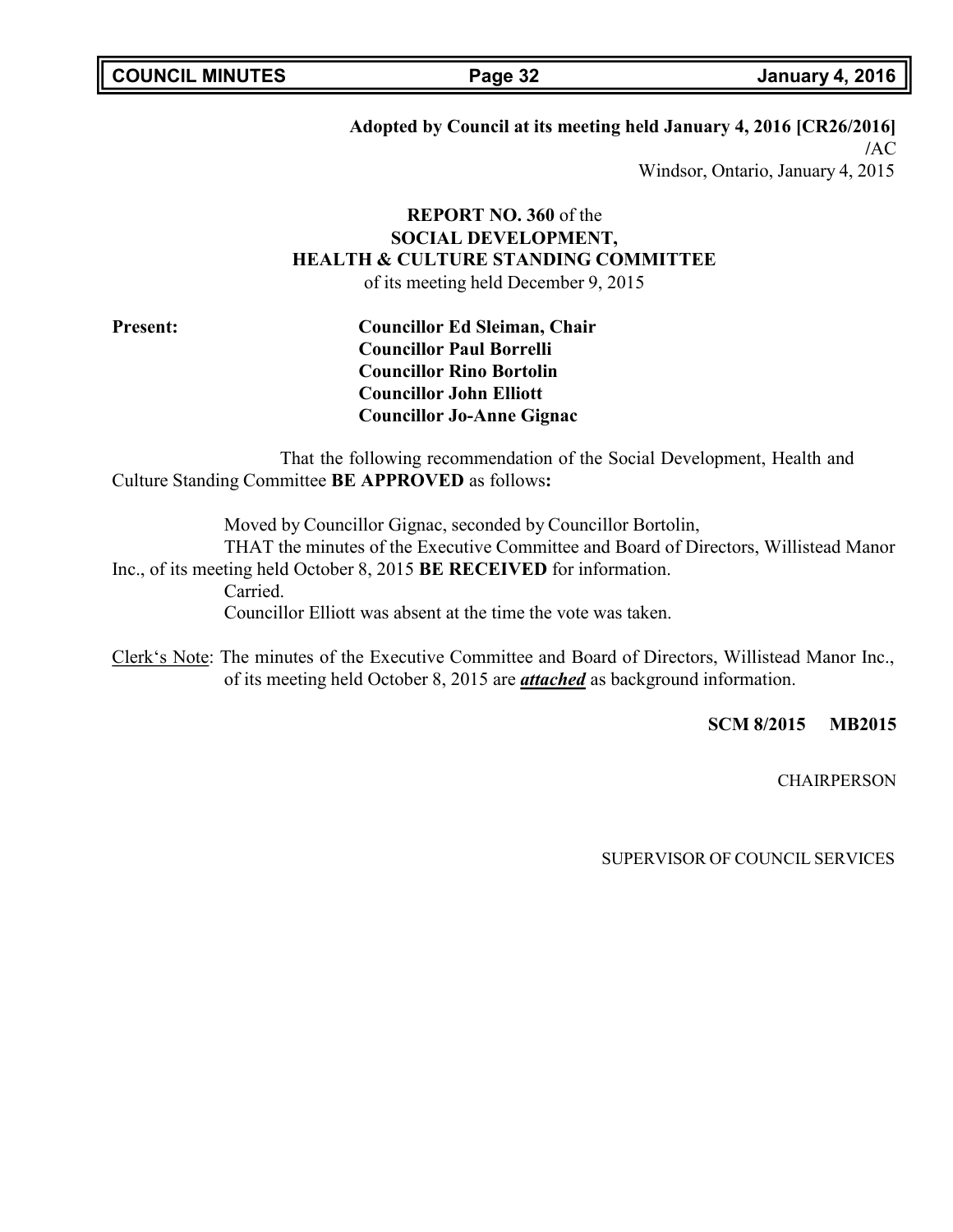### **Adopted by Council at its meeting held January 4, 2016 [CR27/2016]**

**/**AC Windsor, Ontario, January 4, 2015

# **REPORT NO. 361** of the **SOCIAL DEVELOPMENT, HEALTH & CULTURE STANDING COMMITTEE**

of its meeting held December 9, 2015

**Present: Councillor Ed Sleiman, Chair Councillor Paul Borrelli Councillor Rino Bortolin Councillor Elliott Councillor Jo-Anne Gignac**

That the following recommendation of the Social Development, Health and Culture Standing Committee **BE APPROVED** as follows**:**

Moved by Councillor Gignac, seconded by Councillor Bortolin, THAT the minutes of the Executive Committee and Board of Directors, Willistead Manor Inc., of its meeting held November 12, 2015 **BE RECEIVED** for information. Carried. Councillor Elliott was absent at the time the vote was taken.

Clerk's Note: The minutes of the Executive Committee and Board of Directors, Willistead Manor Inc., of its meeting held November 12, 2015 are *attached* as background information.

**SCM 25/2015 MB2015**

**CHAIRPERSON**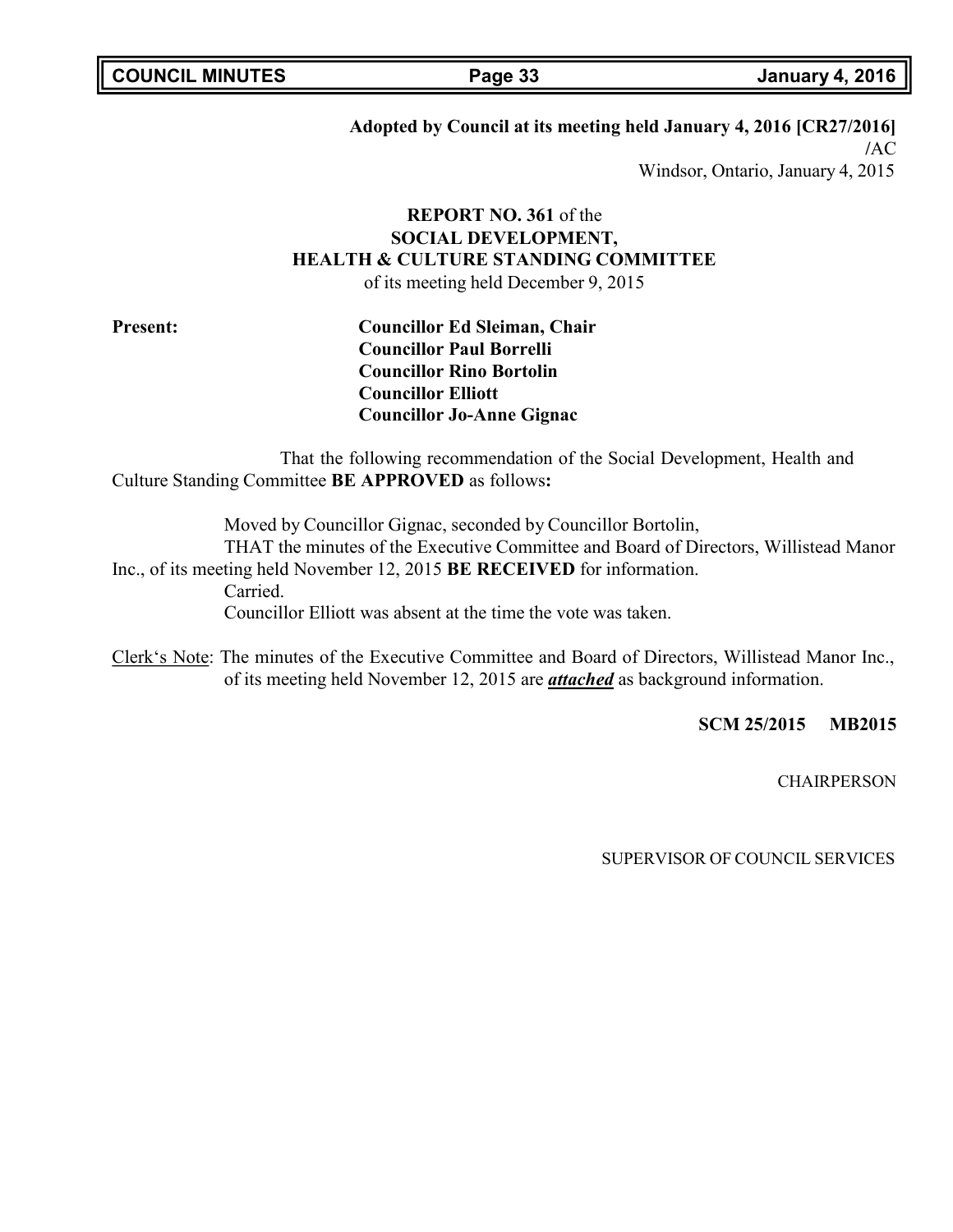## **DEFERRED to the February 1, 2016 meeting of Council to allow for more time for public engagement as adopted by Council at its meeting held January 4, 2016 [CR28/2016] /**AC Windsor, Ontario, January 4, 2015

# **REPORT NO. 362** of the **SOCIAL DEVELOPMENT, HEALTH & CULTURE STANDING COMMITTEE** of its meeting held December 9, 2015

**Present: Councillor Ed Sleiman, Chair Councillor Paul Borrelli Councillor Rino Bortolin Councillor John Elliott Councillor Jo-Anne Gignac**

That the following recommendation of the Social Development, Health and Culture Standing Committee **BE APPROVED** as follows**:**

Moved by Councillor Gignac, seconded by Councillor Bortolin,

- I. That the route shown in Appendix A' **BE APPROVED** for use in conjunction with —Open Streets Windsorl events planned for Sunday, July 17, 2016 and Sunday, September 18, 2016 from 9:00am to 1:00pm;
- II. That Council **APPROVE** a transfer of \$45,000 from the Community Energy Sustainability Model project account #7131008 to the Open Streets Windsor project account #7151021 for the purpose of contributing to the expenses related to the 2016 events, with the balance of \$10,000 to be funded from the Environmental Master Plan as part of that mandate;
- III. That Administration **BE DIRECTED** to report back to City Council on the outcome of the 2016 events and discuss options for the consideration of future events.

Carried. Councillor Elliott was absent at the time the vote was taken.

Clerk's Note: The report of the City Planner dated October 29, 2015 entitled ―*Open Streets Windsor – Pilot Project"* are *attached* as background information.

**S 23/2015 SPL/12373**

**CHAIRPERSON**